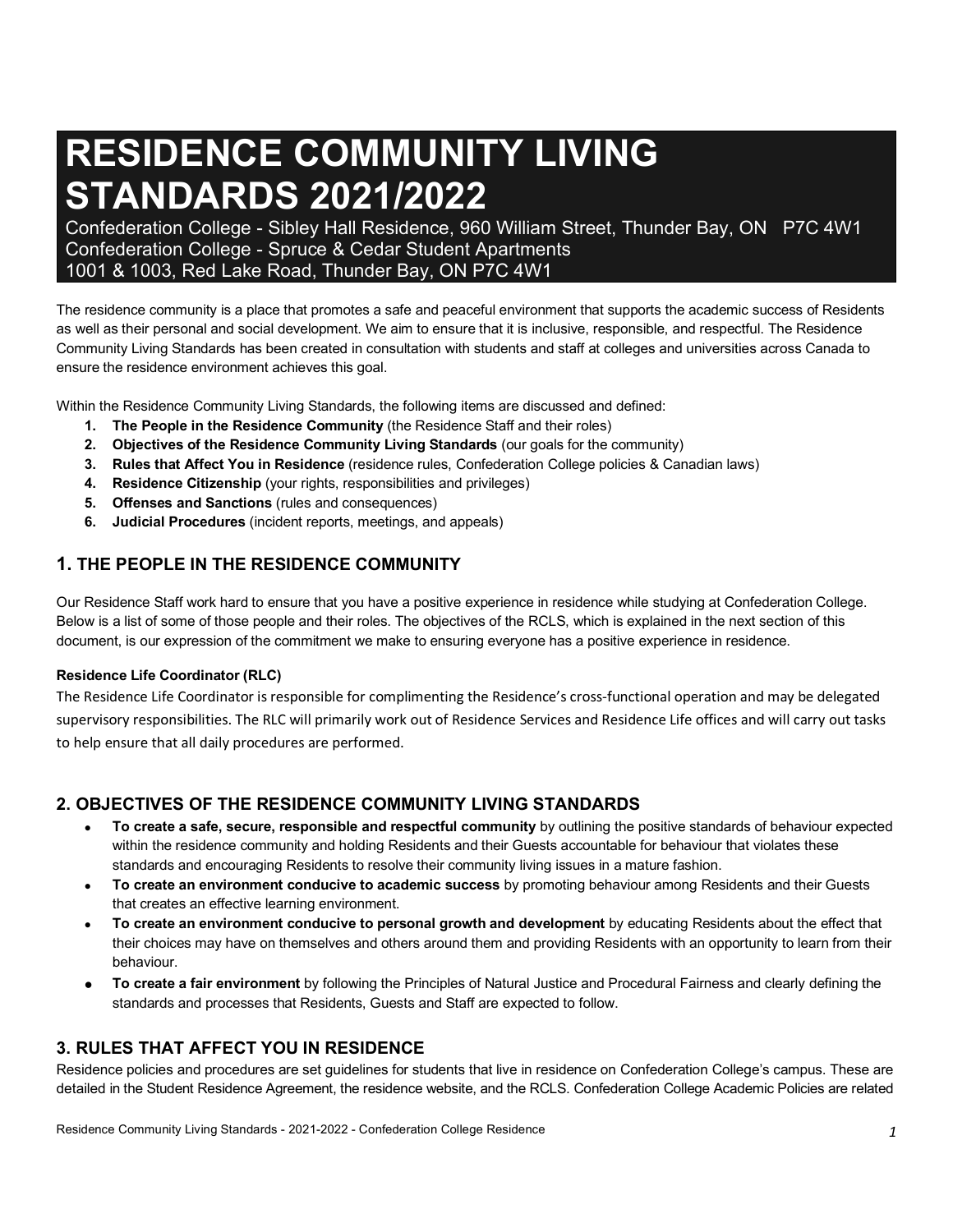to an individual's status as a student of Confederation College and their behaviour on campus, which includes residence. Therefore, as a residence student your actions in residence can also affect your status with the College.

Municipal, Provincial and Federal laws and by-laws are related to you being a citizen in the city, province and country. The standards outlined by Residence and Confederation College are informed by these laws. Residence and Confederation College Staff aim to ensure that all of these standards of behaviour are respected and maintained. Normally the Residence policies and procedures and Confederation College's policies and procedures act independently of one another. However, Residence shares all reports alleging RCLS violations with Confederation College. In situations that create a concern for the safety and security of students in residence and on campus, all important information will be shared between appropriate Residence and Confederation College officials. In serious cases, allegation(s) may be investigated by both the Residence and Confederation College and the student will be subject to the sanctions under both sets of policies and procedures.

For more information about Confederation College Academic Policies please refer to (www.confederationc.on.ca/academicpolicies) for details about:

- Student Rights and Responsibilities
- Student Discipline Associated with Disruptive Behaviour
- Academic Policies
- Respect Campaign

#### **SCOPE & APPLICATION**

The RCLS apply to all Residents and their Guests. They are in effect:

- (a) on Residence property, including in all Residence buildings and the grounds of the Residence;
- (b) at off-campus events sponsored by Residence or a recognized student leadership group in residence;
- (c) when the conduct of a Resident has a substantial link to Confederation College, direct implications for the proper functioning of Residence;

the well-being of Residents; the educational mission of Confederation College; or the interests or reputation of Residence and/or Confederation College. This includes any behaviour observed or carried out through an online medium, by using text, audio, video or images, including but not limited to Facebook, YouTube, Instagram, and Twitter will be treated as an Offense detailed within these standards.

#### **AUTHORITY**

The RCLS is intended to be clear to all readers. If you have a question, consult a Residence Staff member, as they have the authority to interpret the Standards. The RCLS attempts to identify a range of behaviours that constitute Offenses. Residence reserves the right, in extraordinary circumstances, to identify and sanction conduct that may not be specifically described, but which clearly does not support the stated Objectives of the RCLS or Confederation College Academic Policies.

#### **PROTECTION OF PRIVACY**

Residence respects the privacy and personal information of residence students and will comply with the Freedom of Information and Protection of Privacy Act regarding the gathering, retention, safeguarding and disposal of personal information. All concerning behaviours and allegations of offenses documented in Residence Reports will be made available to the Resident, Campus Security and the Office of the Director of Student Services as guided by legislation, upon request. All Residence reports, files and records, both paper-based and electronic, will be kept for a minimum of seven (7) years after the termination of the Student Residence Agreement.

## **4. RESIDENCE CITIZENSHIP**

You are a citizen of the residence community and a student of Confederation College. You therefore have certain rights and responsibilities. Your privileges are yours to maintain by respecting the rules of Residence and Confederation College. Rights should NOT be confused with Privileges. As a good citizen of our Residence Community, you acknowledge in a responsible way your rights, responsibilities and privileges as well as the rights, responsibilities and privileges of others. We hope that you participate in the community in a positive way and you do your part to create and maintain an environment that encourages academic success and social growth.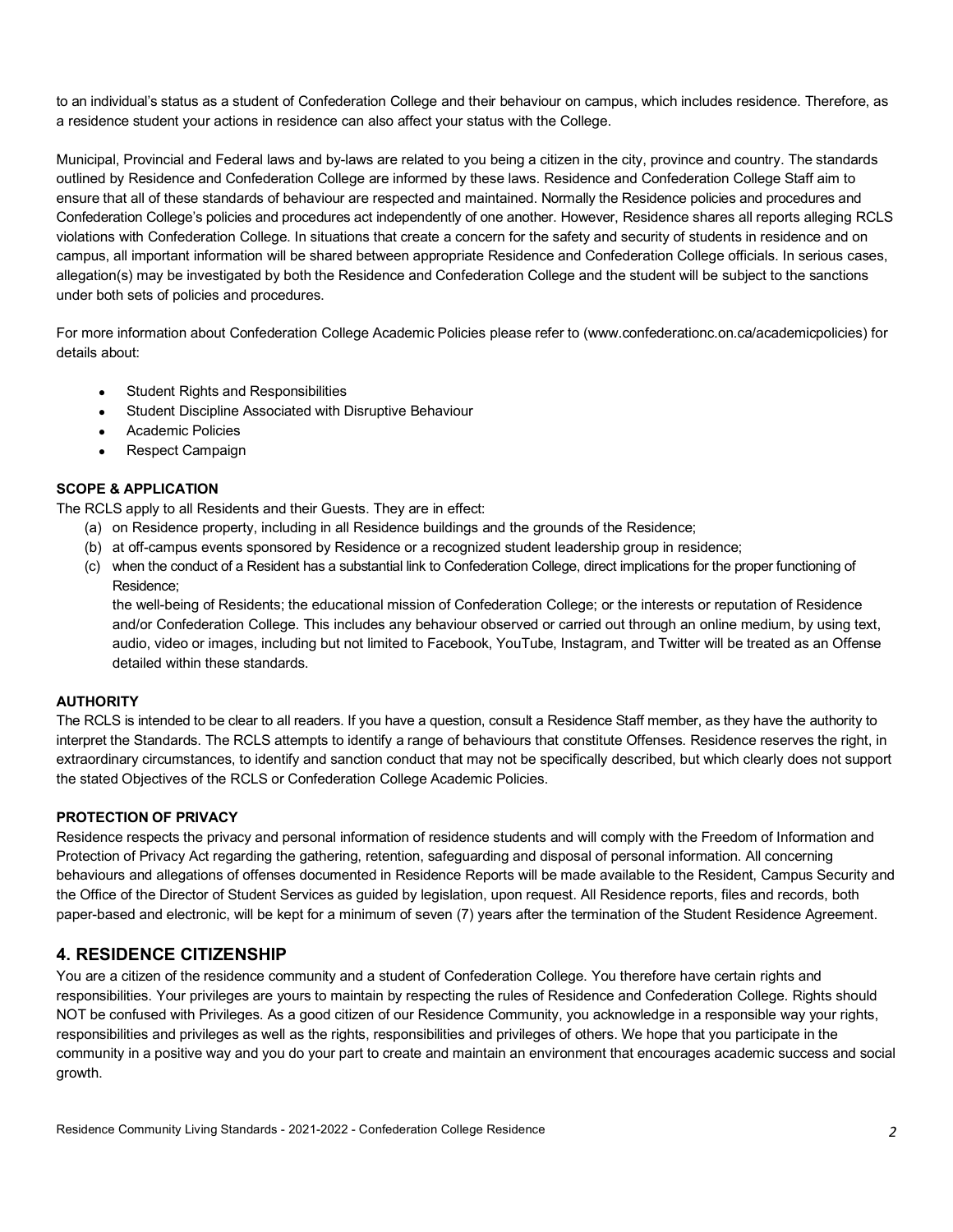#### **RESIDENTS' RIGHTS**

Within the Residence Community you, as a Resident, have the right to:

- (a) enjoy the rights and freedoms recognized by law, subject only to restrictions that ensure the welfare and advancement of the Residence Community, as detailed in the RCLS,
- (b) be free from discrimination, on the basis of race, ancestry, religious beliefs, physical ability, marital status, colour, place of origin, gender, mental disability, family status, source of income, age or sexual orientation,
- (c) enjoy an atmosphere intended to remain free from behaviour which is reasonably interpreted as unwelcome; including (but not limited to) remarks, jokes, or actions which demean another person and/or deny individuals their dignity and respect,
- (d) study, work, read and sleep in your unit/suite/room without undue interference from roommates or others,
- (e) occupy your assigned unit/suite/room and use its furniture, effects and services,
- (f) access to your assigned room/unit,
- (g) expect that unit/suite/roommates will respect your personal property,
- (h) expect reasonable cooperation from others when you are sharing common rooms/facilities,
- (i) live in a clean environment, requiring a joint and equitable effort from you and your unit/suite/roommates,
- (j) reasonable privacy from unit/suite/roommates or others,
- (k) have your concerns considered by Residence Staff,
- (l) have all reported offenses investigated in a reasonable amount of time and efficient manner,
- (m) expect confidentiality from Residence Staff with regards to all personal and student conduct related information.

#### **RESIDENTS' RESPONSIBILITIES**

With your rights come corresponding expectations of behaviour within the Residence Community. As a Resident you have the responsibility to:

- (a) read, understand and abide by Confederation College Calendar, codes, Academic Policies and regulations, guidelines and processes, including the Student Residence Agreement, the residence website, and the RCLS,
- (b) recognize the authority of all Residence and Confederation Staff acting in the scope of their position and to be responsive and cooperative in all dealings with them,
- (c) treat with respect, civility, courtesy and consideration all Residents, Residence Staff and Confederation College Officials and conduct yourself in a way that permits them to be successful academically and/or perform their duties,
- (d) take all actions associated with good citizenship, including reporting violations of Residence and Confederation College Academic Policies, and taking all reasonable measures to ensure the safety and security of the Residence Community,
- (e) seek help or resources to protect and ensure your personal health, safety and wellbeing, including addressing issues of selfharm which have the potential to occur by action or neglect, including self-abuse, eating disorders, suicide attempts, underage drinking, alcohol abuse or negligence related to health, hygiene or medications,
- (f) attempt to resolve unit/suite/room/community problems on your own before you ask your RA to assist you in this process,
- (g) conduct yourself and contribute in a positive and productive way to the Residence Community through active participation,
- (h) respect the rights, privileges and privacy of your unit/suite/roommates, work with them cooperatively to keep your unit in a clean and tidy condition,
- (i) respect the rights, privileges and property of all other Residents and their Guests, and of the neighbouring community,
- (j) take full responsibility for the conduct of Guests, accompany them at all times within the Residence Complex and ensure that Guests are aware of, and abide by, Residence and Confederation College Academic Policies,
- (k) conduct yourself in a way that ensures the Residence facilities and grounds are kept in good condition, including keeping your assigned room and suite common areas in a clean and sanitary condition,
- (l) secure your personal property and obtain personal contents insurance,
- (m) permit Residence or Confederation College Staff or its officers entry when there is a reasonable apprehension of danger or harm, or for the purpose of inspecting the condition of the unit/suite/room and its contents,
- (n) be solely liable to Confederation College for any loss or damage to your room and its furniture, telephone and effects of Confederation College; liable for loss or damage to the public facilities, furniture and equipment of the Residence, including Common Areas; and liable for any damages caused by Guests,
- (o) actively check your mail, voicemail, and email accounts registered with the residence on a regular basis for messages from Residence Staff,
- (p) carry your Confederation College ID and show it when requested by Residence or Confederation College Staff.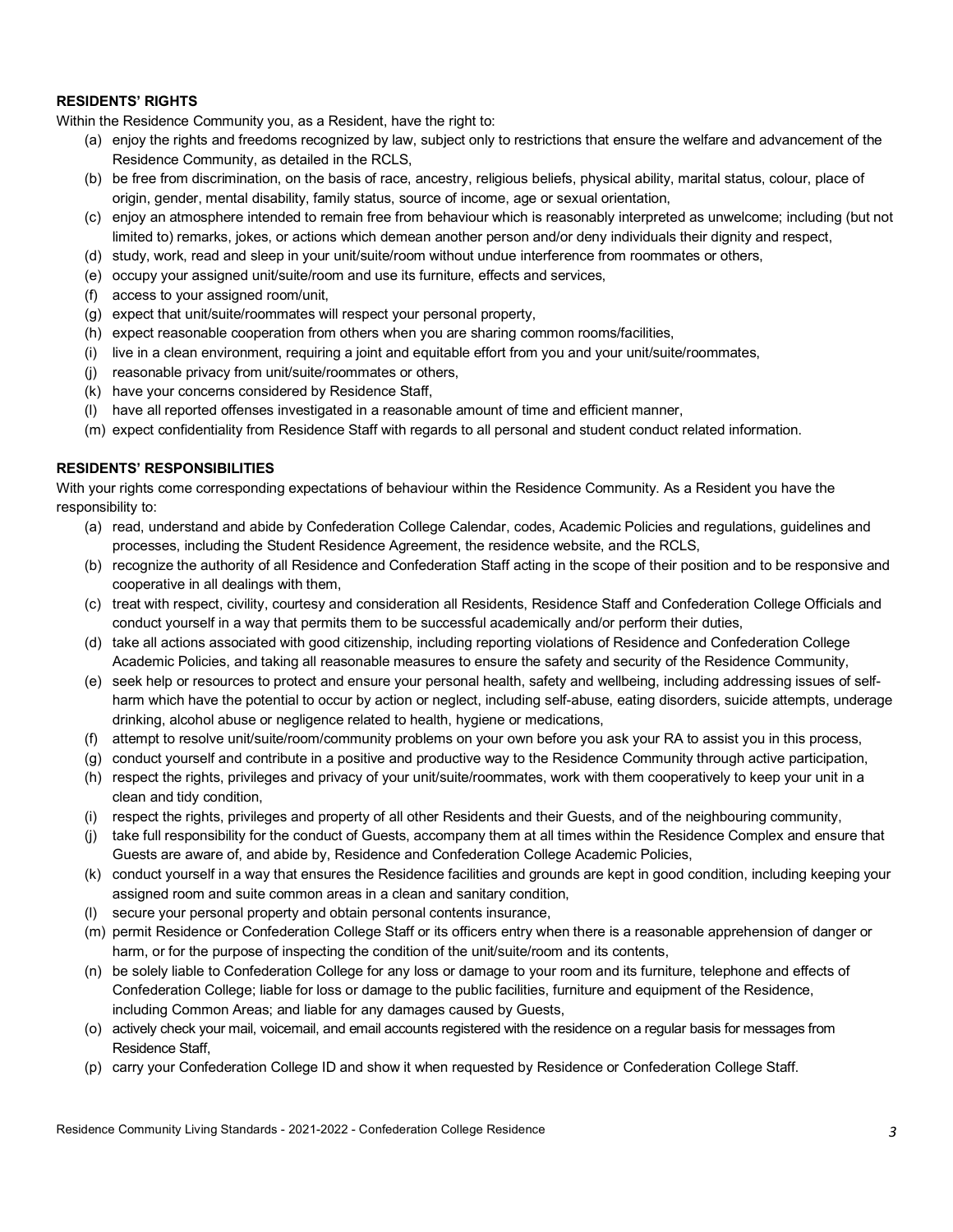#### **RESIDENTS' PRIVILEGES**

Privileges enhance the lifestyle in Residence because they add to the pleasure of the academic and social experience. Privileges are granted to Residents upon arrival, based on the principle that Residents are expected to conduct themselves in accordance with the RCLS. There is an important difference between Rights and Privileges. You can expect your Rights to be respected all the time, and you can maintain Privileges with behaviour in accordance with our RCLS. Privileges can be taken away through the judicial process if conduct does not comply with our RCLS.

#### **It is a privilege for you to:**

- (a) live in Residence,
- (b) use the Common Areas and Facilities and their furniture, equipment, effects and services,
- (c) have unit/suite/room assignments to live with your friends,
- (d) to live in Residence in future years,
- (e) consume alcohol within your assigned unit/suite/room or as a guest in another resident's unit/suite/room, and only if you are of the legal drinking age,
- (f) use sound broadcast equipment, approved musical instruments or computer speakers or subwoofers,
- (g) invite and host Guests in Residence,
- (h) be a Guest in areas outside your assigned room/unit/building and/or enjoy access to the Residence Complex, outside your assigned room/unit/building,
- (i) participate in events and activities facilitated or sanctioned by Residence.

## **5. VIOLATIONS AND SANCTIONS (THE RULES AND CONSEQUENCES)**

A violation is any unacceptable conduct, action or neglect that violates the RCLS, Student Resident Agreement or Confederation College's policies. Violations are described and classified based on three levels of increasing severity. Sanctions are the consequences for violations, which are described in detail in subsequent sections of the RCLS. At each level of offense and/or after repeated violations the severity of the sanctions will increase.

Level 1 Violations: Actions that interfere with the rights of another individual or community to the peaceful use and enjoyment of their space in Residence. Normal Point Range: 1-3

Level 2 Violations: Actions that create a significant nuisance and/or disturbance to an individual or community and/or repeated level one violations. Normal Point Range: 2-5

**Level 3 Violations:** Actions that endanger the safety and security of an individual; significantly compromise or damage personal or Residence/Confederation College property; attack the dignity/integrity of an individual; contravene the laws of the land; and/or repeated level two violations. Any Level 3 Offense may warrant an eviction. Normal Point Range: 4-9

#### **The Point System**

The point system is designed to help define the seriousness of specific behaviours and to track the frequency and severity of a student's RCLS violations. All violations are associated with points ranging from a value of 1 through 9. All violations have a minimum value of one point. The assigned number of points will depend upon the type of incident and/or its severity. In complex situations where multiple violations occur in the same incident, points will typically be assigned based on the most serious single violation of the RCLS.

Points remain on record until August 15 of each year, or as stipulated upon eviction. After a Resident has been found responsible for a violation, the Resident may be responsible for educational, restorative, or punitive sanctions. Points are assigned for each incident based on the table below. Points are used in determining the sanctions appropriate for a resident, given their cumulative conduct record, as outlined in the "Sanctions" section below. During sanctioning, decision makers consider a resident's total points, including those assigned for the current violation.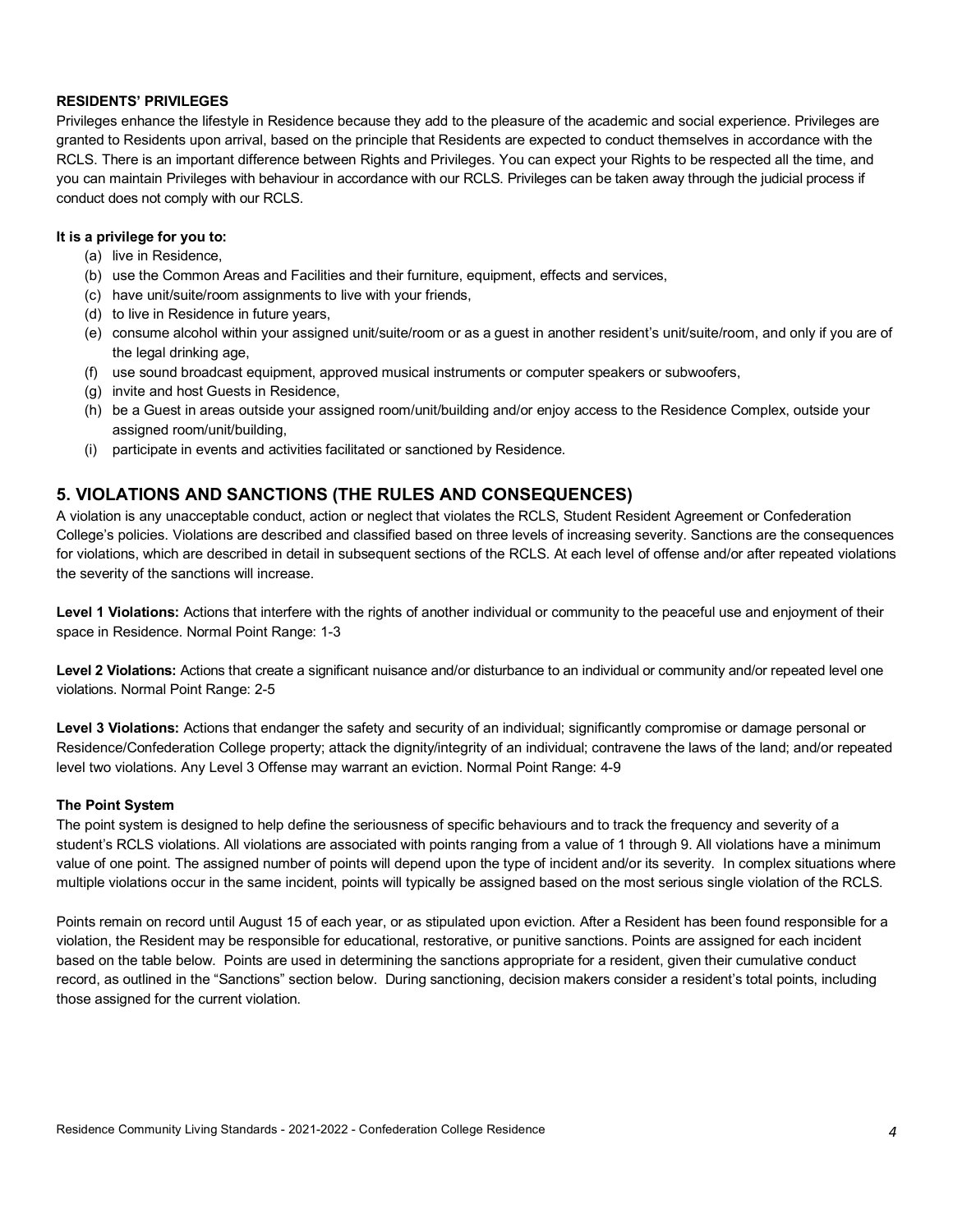| Tier           | <b>Points Accumulated</b> | <b>Typical Sanction Examples</b>                                                                                  |
|----------------|---------------------------|-------------------------------------------------------------------------------------------------------------------|
|                | $1 - 3$                   | Warning, Community Service, Educational, Fine, Loss of Privileges, Restitution                                    |
| ш              | $4 - 8$                   | All Tier I Sanctions, Communication Ban, Transfer/Relocation, Behavioural Contract,<br><b>Residence Probation</b> |
| $\blacksquare$ | $9+$                      | All Tier I, and II Sanctions, Eviction, Recommendation of Charges of non-Academic<br>Misconduct                   |

#### **VIOLATIONS**

The violations listed in the RCLS summarize policies stated in the Student Residence Agreement (SRA) and are found to be consistent with Confederation College policies and values. Where applicable, reference is made to these policies.

| <b>Level of Incident</b> | <b>Points Typically Assigned</b> |
|--------------------------|----------------------------------|
| LEVEL 1                  | $1 - 3$                          |
| LEVEL 2                  | $2 - 5$                          |
| LEVEL <sub>3</sub>       | $4 - 9$                          |

## **1. ADVERTISING, SOLICITING, CAMPAIGNING AND SELLING**

| Note: Residents or other community members who wish to campaign or advertise activities associated with the Residence or<br>Confederation College is required to speak with a Residence Staff member to seek permission to do so. |          |                                                                                                                                                                                                                                                                                                             |
|-----------------------------------------------------------------------------------------------------------------------------------------------------------------------------------------------------------------------------------|----------|-------------------------------------------------------------------------------------------------------------------------------------------------------------------------------------------------------------------------------------------------------------------------------------------------------------|
| <b>LEVEL 1</b>                                                                                                                                                                                                                    | a)<br>b) | Displays in windows or other prominent places promoting alcohol, illegal substances, pornography, or other<br>inappropriate activities or messages.<br>Unauthorized advertising, soliciting, promoting, or selling of products, events and services in Residence.<br>Unauthorized campaigning in Residence. |
|                                                                                                                                                                                                                                   | C)       |                                                                                                                                                                                                                                                                                                             |

| 2. ALCOHOL     |                                  |                                                                                                                                                                                                                                                                                                                                                                                                                                                                                                                                                                                                                                                                                                                                                                                                                                                                                                                                                        |
|----------------|----------------------------------|--------------------------------------------------------------------------------------------------------------------------------------------------------------------------------------------------------------------------------------------------------------------------------------------------------------------------------------------------------------------------------------------------------------------------------------------------------------------------------------------------------------------------------------------------------------------------------------------------------------------------------------------------------------------------------------------------------------------------------------------------------------------------------------------------------------------------------------------------------------------------------------------------------------------------------------------------------|
|                |                                  | Note: Alcohol is only permitted to be consumed in individual residence rooms/suite. The legal drinking age in Ontario is 19 years.                                                                                                                                                                                                                                                                                                                                                                                                                                                                                                                                                                                                                                                                                                                                                                                                                     |
| <b>LEVEL 1</b> | a)<br>b)<br>C)<br>d)<br>e)<br>f) | Attending Residence Orientation under the influence of alcohol.<br>Open alcohol, where prohibited.<br>Possession of single serving glass containers (i.e. beer bottles, coolers).<br>Possession of drinking and/or drinking game paraphernalia, including but not limited to funnels, beer bongs, beer<br>pong kits or tables, etc.<br>Possession of alcohol beverages with more than 40% concentration of alcohol (by volume).<br>Possession of large volume 'common source' alcohol containers. Large volume alcohol containers are defined as:<br>(A) a container that holds more than 550mL of beer, malt liquor, cider, coolers or pre-mixed cocktails or (B) a<br>container that holds more than 1.18L (40 ounces) of any type of alcohol other than beer such as wine, liquor, or<br>cocktail mixes. Examples of large volume 'common source' alcohol containers include King cans, Quart Bottles,<br>Kegs, Mini kegs, 60ozs and Texas Mickeys. |
| <b>LEVEL 3</b> | g)                               | Consumption or possession of alcohol by residents or guests under the legal drinking age or those on alcohol<br>probation.                                                                                                                                                                                                                                                                                                                                                                                                                                                                                                                                                                                                                                                                                                                                                                                                                             |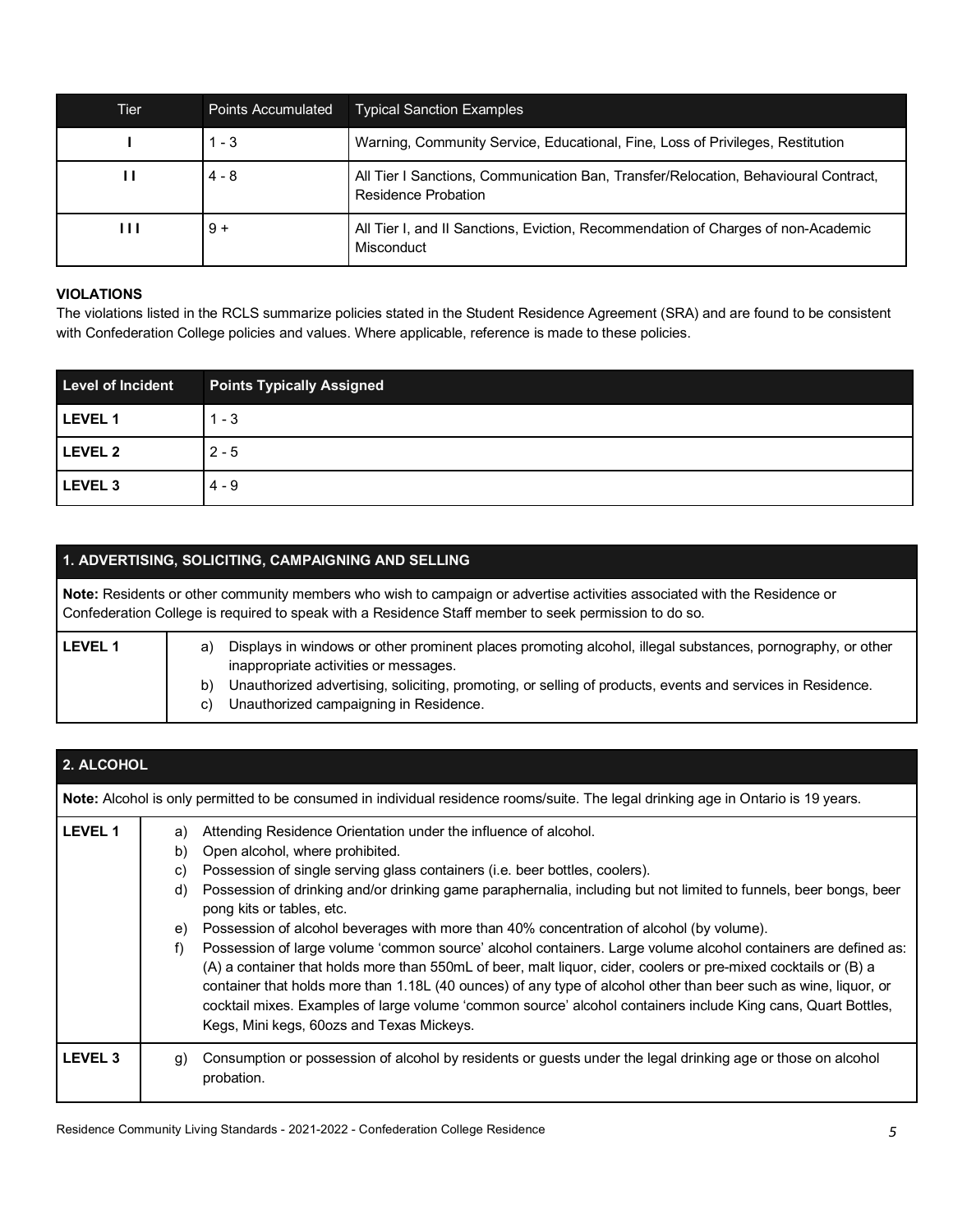| h) | Drinking games or promotion of a social function, activity or contest in which the consumption of beverages is<br>either the primary focus or used as a penalty, typically in response to a specified cue or prompt.<br>Imposing the physical effects of intoxication on the Residence Community, for example vomiting, passing out,<br>aggressive or significantly disruptive behaviour, or needing medical assistance. |
|----|--------------------------------------------------------------------------------------------------------------------------------------------------------------------------------------------------------------------------------------------------------------------------------------------------------------------------------------------------------------------------------------------------------------------------|
| k) | Making or selling alcohol in Residence.<br>Purchasing or supplying persons under the legal drinking age with alcohol.<br>Influencing, forcing and/or promoting the consumption of alcohol by a resident and/or guest on another.                                                                                                                                                                                         |

# **3. CANNABIS**

In Ontario, a person must be 19 years of age to legally purchase or consume cannabis. As per the Canadian legislation, cannabis cannot be consumed in public, including on residence or campus grounds. The Residence building is a smoke-free environment where smoke or combustion in any form are prohibited (including smoking and vaping). Residents who are in possession of cannabis must store their cannabis in a sealed container.

**Note:** Students who require accommodations for possession and/or use of medical cannabis that may contradict Residence policies must submit a formal request to Residence Management prior to acquiring/using medical cannabis in residence.

| <b>LEVEL 1</b>     | Careless or unsafe storage of cannabis or cannabis products that causes or has the potential to cause harm or<br>a)<br>disturbance to the community, (e.g., excessive odour, mold, etc.).<br>Consumption of cannabis or cannabis products in unauthorized areas (e.g., lounges, hallways, common spaces,<br>b)<br>$etc.$ ).<br>Attending Residence Orientation under the influence of cannabis.<br>C)                                                                                                                                                                                        |
|--------------------|----------------------------------------------------------------------------------------------------------------------------------------------------------------------------------------------------------------------------------------------------------------------------------------------------------------------------------------------------------------------------------------------------------------------------------------------------------------------------------------------------------------------------------------------------------------------------------------------|
| LEVEL <sub>2</sub> | Smoking, vaping, or producing the odour of cannabis in Residence or on Residence grounds.<br>d)<br>Growing cannabis and/or producing cannabis substances in Residence (e.g., edibles, hash oil, etc.).<br>e)<br>Possession of more than 30 grams of dried cannabis (one ounce) or equivalent, in Residence.<br>f)<br>Imposing the physical effects of intoxication on the Residence community.<br>$\mathfrak{g}$<br>Influencing, forcing and/or promoting the consumption of cannabis by a resident and/or guest on another.<br>h)                                                           |
| <b>LEVEL 3</b>     | Consumption or possession of cannabis by Residents and guests under the legal age, or those on cannabis<br>i)<br>probation.<br>Purchasing for, or supplying persons with, cannabis or cannabis substances whom are under the legal age.<br>j)<br>Consumption games or promotion of a social function, activity or contest in which the consumption of cannabis is<br>k)<br>either the primary focus or used as a penalty, typically in response to a specified cue or prompt.<br>Possession with the intent to sell, and/or selling cannabis or cannabis substances in Residence.<br>$\vert$ |

| <b>4. CLEANLINESS</b> |    |                                                                                                                      |  |
|-----------------------|----|----------------------------------------------------------------------------------------------------------------------|--|
| <b>LEVEL 1</b>        | a) | Littering.                                                                                                           |  |
|                       | b) | Failure to keep Room/common areas in a clean and sanitary condition after use.                                       |  |
|                       | C) | Improper disposal of refuse, including leaving garbage bags outside of your unit/suite/room or outside of            |  |
|                       |    | designated garbage areas.                                                                                            |  |
|                       | d) | Collection of empty containers, bottles or cans that is judged by Residence Staff, for sanitary reasons, to be       |  |
|                       |    | beyond recycling purposes.                                                                                           |  |
|                       | e) | Failure to (follow disposal instructions of) dispose of recycling, garbage and/or organics appropriately; including, |  |
|                       |    | but not limited to leaving garbage/recycling bags, leaving items on compactor floor, bagging organics with a non-    |  |
|                       |    | organic bag, failure to break down cardboard, failure to separate recycling/garbage/organics into their designated   |  |
|                       |    | disposal areas.                                                                                                      |  |

## **5. DAMAGES AND VANDALISM**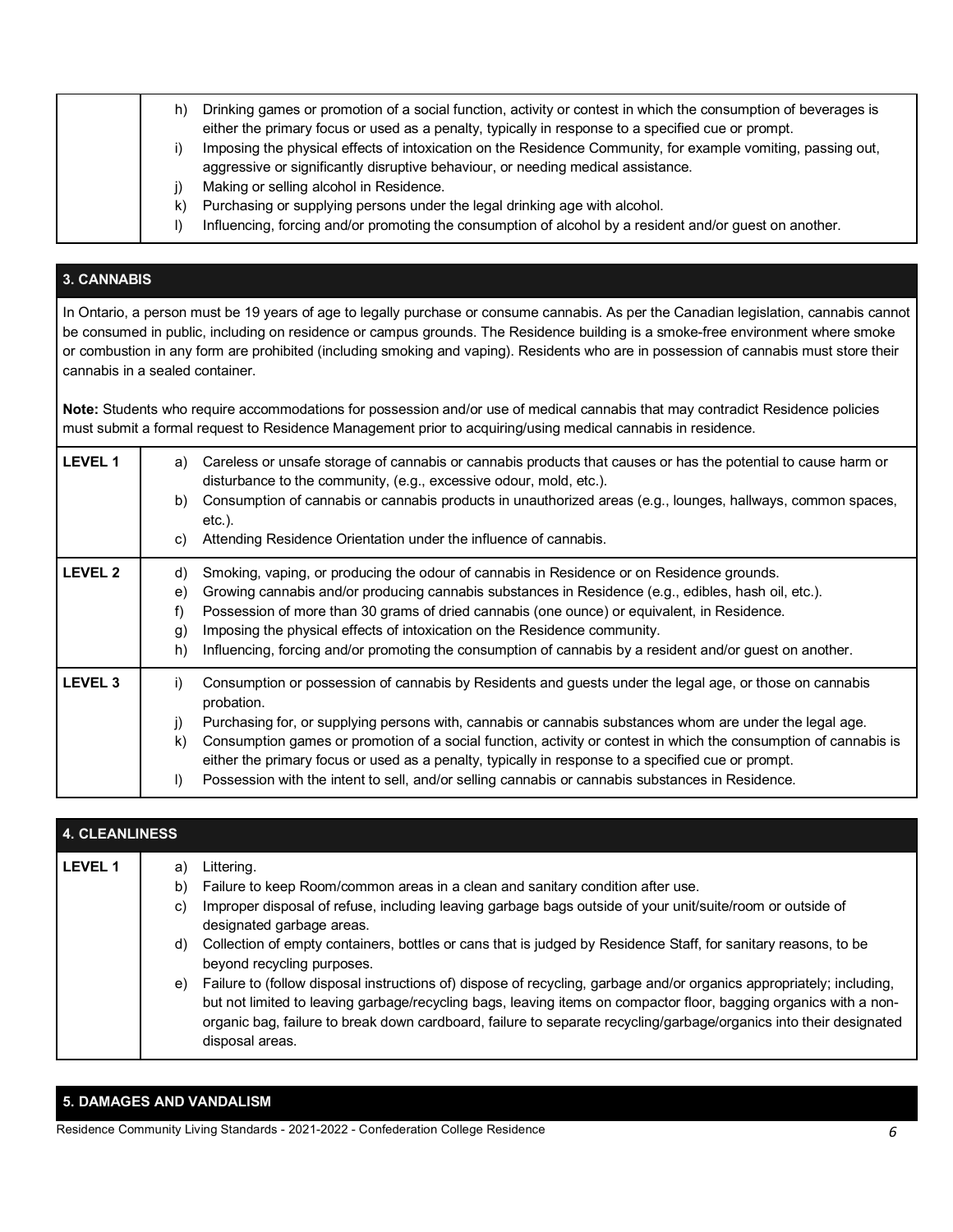| LEVEL 2            | Marking any surface through action or neglect, that is not deemed normal wear and tear.<br>a)<br>Behaviour that causes, or has the potential to cause moderate damage through actions, carelessness, or<br>b)<br>negligence.<br>Failure to keep your furniture, fixtures and appliances in a good state of repair.<br>C)<br>Attempt to repair and/or resolve damages without consultation and subsequent permission from the Residence.<br>d)<br>Damage to, or alteration of Residence Community Resources such as bulletin boards, posters, decorations, etc.<br>e) |
|--------------------|----------------------------------------------------------------------------------------------------------------------------------------------------------------------------------------------------------------------------------------------------------------------------------------------------------------------------------------------------------------------------------------------------------------------------------------------------------------------------------------------------------------------------------------------------------------------|
| LEVEL <sub>3</sub> | Behaviour that causes, or has the potential to cause significant damage through action, carelessness or<br>negligence.<br>Willful damage, vandalism or graffiti or neglect that leads to serious damage to the residence, Confederation College<br>g)<br>or private property.                                                                                                                                                                                                                                                                                        |

| <b>6. DISRUPTIVE BEHAVIOUR</b> |                                                                                                                                                                                                                                                                                                                                                                                                   |  |
|--------------------------------|---------------------------------------------------------------------------------------------------------------------------------------------------------------------------------------------------------------------------------------------------------------------------------------------------------------------------------------------------------------------------------------------------|--|
| <b>LEVEL 1</b>                 | Throwing, dropping, kicking or knocking objects in, from, or at residence buildings, windows, or stairwells, whether<br>a)<br>intentional or unintentional.<br>Participating in physically-active games or sports inside Residence or within the Residence grounds which could<br>b)<br>disturb residents, staff or the surrounding community or cause damage to facilities or personal injuries. |  |
| LEVEL 2                        | Creating or permitting behaviour in Residence which is a nuisance or annoyance to Residents, Residence Staff, the<br>C)<br>surrounding community, or to the supplier of services authorized by Residence or Confederation College. This<br>includes pranks/raids or similar actions that could be damaging to personal, Residence or Confederation College<br>property or reputation.             |  |

| <b>7. FACILITIES AND FURNITURE</b> |                                                                                                                                                                                                                                                                                               |  |
|------------------------------------|-----------------------------------------------------------------------------------------------------------------------------------------------------------------------------------------------------------------------------------------------------------------------------------------------|--|
| <b>LEVEL 1</b>                     | Removal of furniture, appliances, window screens or other fixtures from assigned rooms/units or common spaces<br>a)<br>and placing them elsewhere.                                                                                                                                            |  |
| <b>LEVEL 2</b>                     | Alteration, renovation or removal of Rooms, furniture, or equipment.<br>b)<br>Installation of unauthorized furnishings, equipment or devices. This includes internet, phone, and cable.<br>C)<br>Failure to keep access clear to electrical panel, heating unit and maintenance access.<br>d) |  |

| 8. FIRE SAFETY |                                                                                                                                                                                                                                                                                                                                                                                                                                                                               |  |  |
|----------------|-------------------------------------------------------------------------------------------------------------------------------------------------------------------------------------------------------------------------------------------------------------------------------------------------------------------------------------------------------------------------------------------------------------------------------------------------------------------------------|--|--|
| <b>LEVEL 1</b> | Propping open a fire door, which includes room/suite/unit doors. This may include using the deadbolt or another<br>a)<br>item to prevent it from locking and/or to hold the door open.                                                                                                                                                                                                                                                                                        |  |  |
| <b>LEVEL 2</b> | Possession or use of candles, incense, lava lamps, open coil hot plates, flame cooking devices, indoor barbeques,<br>b)<br>deep fryers and the like. Cooking devices without an automatic shutdown are not allowed in residence.<br>Covering or removing smoke and/or heat detectors.<br>C)<br>Blocking hallways, stairwells, exits and access to fire safety equipment.<br>d)<br>Leaving food unattended while cooking.<br>e)<br>Shallow/deep frying is not permitted.<br>f) |  |  |
| <b>LEVEL 3</b> | Possession or use of explosive or flammable material (e.g., firecrackers, fireworks and barbecue propane tanks).<br>g)<br>Discharging, tampering with, covering or operating any fire prevention or detection equipment for any purpose<br>h)<br>other than the control of a fire.<br>Actions or neglect that leads to a fire, and/or the activation of the building fire alarm system.<br>i)                                                                                 |  |  |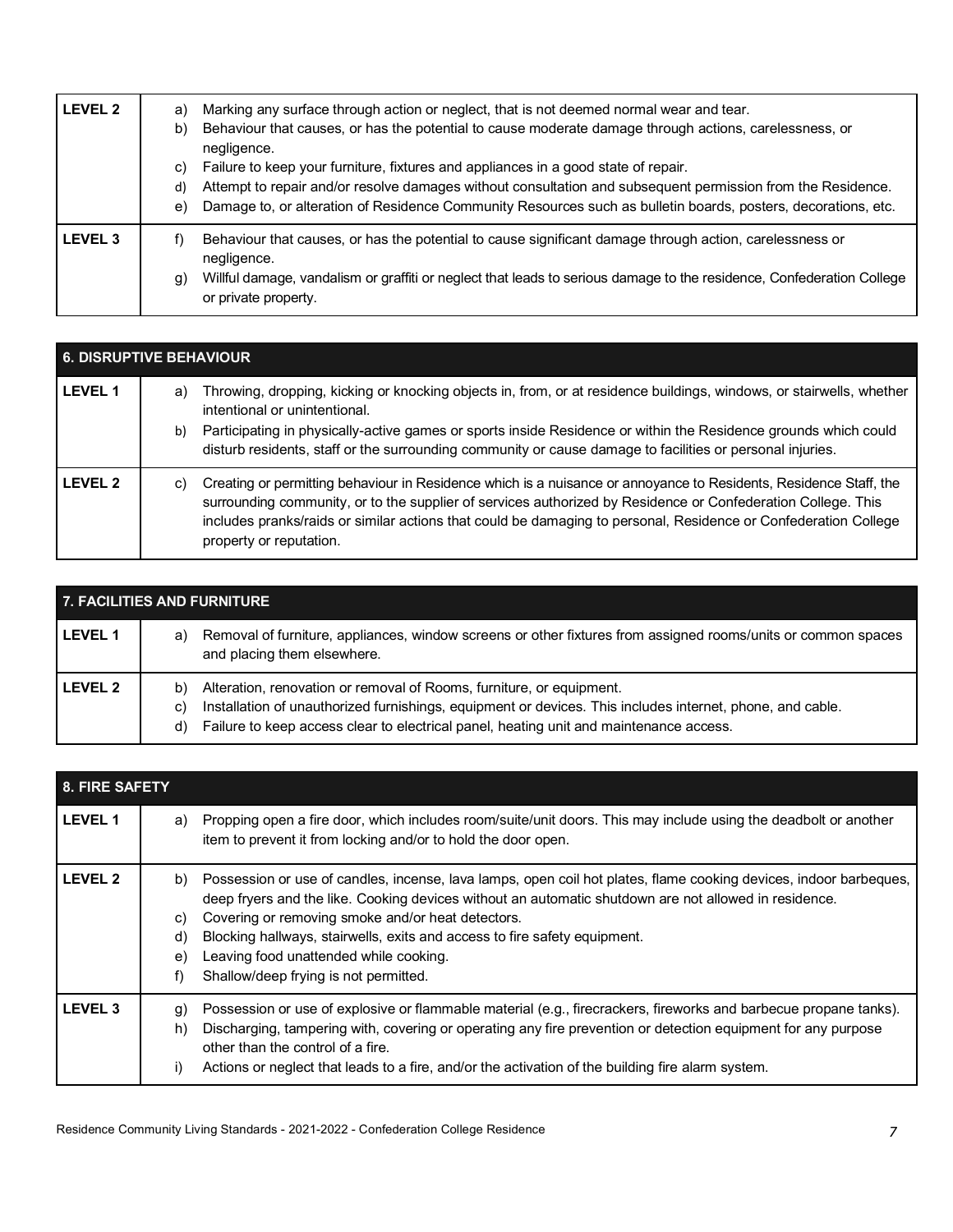## **9A. GUESTS AND VISITORS (SIBLEY HALL ONLY)**

- 1. A guest is any person who is invited to, accompanied on, accepted or admitted to the residence property where they do not currently reside.
- 2. Residents must sign in their guests at the front desk before they enter the Residence.
- 3. The guest must leave one piece of photo identification with the front desk. The front desk will not accept passports or health cards as forms of photo identification.
- 4. No visitors will be granted access into the Residence after 2:00am.
- 5. Residents may sign-in up to two (2) guests at a time.
- 6. While each guest is in the Residence, the Resident must remain in the company of the guest at all times until the guest is signed out.
- 7. The guest must sign-out and collect photo identification with the front desk each time they leave residence property, regardless of the length of time spent off property.
- 8. Residents are permitted to have up to a maximum of two (2) consecutive overnight guests and no more than ten (10) overnight guests in any one (1) given month.
- 9. Guests should not in any way interfere with the rights of a roommate or other Resident to privacy, access, sleep or study at any time or anywhere within the Residence.
- 10. Failure to be present does not mitigate or relieve the resident's responsibility for their guest's behaviour. Residents are responsible for their guest's behaviour whether they participated in, condoned or were aware of that guest's behaviour or not. The specific sanction(s) will be determined by the list of possible sanctions for the offense(s) committed by the guest.
- 11. The Residence requires any guests 16 years or younger visiting the Residence without a parent/guardian to have a signed form of consent from their parent/guardian. This form will also include contact information for the parent/guardian. The Residence reserves the right to call a parent/guardian in the event of a medical emergency or due to behavioural conduct.
- 12. A guest who remains in residence beyond 2:00 am is considered an overnight guest.
- 13. Requests for exceptions to the Guests and Visitors Policy may be submitted to Residence Management prior to the arrival of the quest.
- 14. Residence Management reserves the ability to alter quiet hours at any time to suit the needs of the community.

| <b>LEVEL 1</b> | Failure to sign-in/sign-out Guests at the front desk.<br>a)<br>Failure of Resident to be with their Guest at all times in Residence.<br>b)<br>Permitting a guest to stay over the limit of two (2) nights consecutively or ten nights (10) in any given month (1)<br>C)<br>without approval from management. |
|----------------|--------------------------------------------------------------------------------------------------------------------------------------------------------------------------------------------------------------------------------------------------------------------------------------------------------------|
| <b>LEVEL 2</b> | Hosting a Guest during Confederation College's Orientation Week or when Exam Quiet Hours are in effect.<br>d)<br>Living or permitting someone else to live in a room/unit without an approved assignment from Residence.<br>e)                                                                               |
| <b>LEVEL 3</b> | Hosting a guest who violates the RCLS. All residents are responsible for the actions and behaviours of guests<br>f)<br>signed in with them, at all times, while in the Residence.<br>Hosting a guest who has been issued a trespass, or similar notice restricting them from the Residence property.<br>g)   |

#### **9B. GUESTS AND VISITORS (SPRUCE-CEDAR ONLY)**

- 1. Residents may have up to two (2) guests at a time.
- 2. Residents may be asked to sign in their guest with Residence staff at any time.
- 3. While each guest is in the Residence, the Resident must remain in the company of the guest at all times until the guest leaves the building.
- 4. Residents are permitted to have up to a maximum of two (2) consecutive overnight guests and no more than ten (10) overnight guests in any one (1) given month.
- 5. Guests should not in any way interfere with the rights of a roommate or other Resident to privacy, access, sleep or study at any time or anywhere within the Residence.
- 6. Any non-resident who is invited to, accompanied on, accepted or admitted to the residence property is deemed to be a guest of that Resident.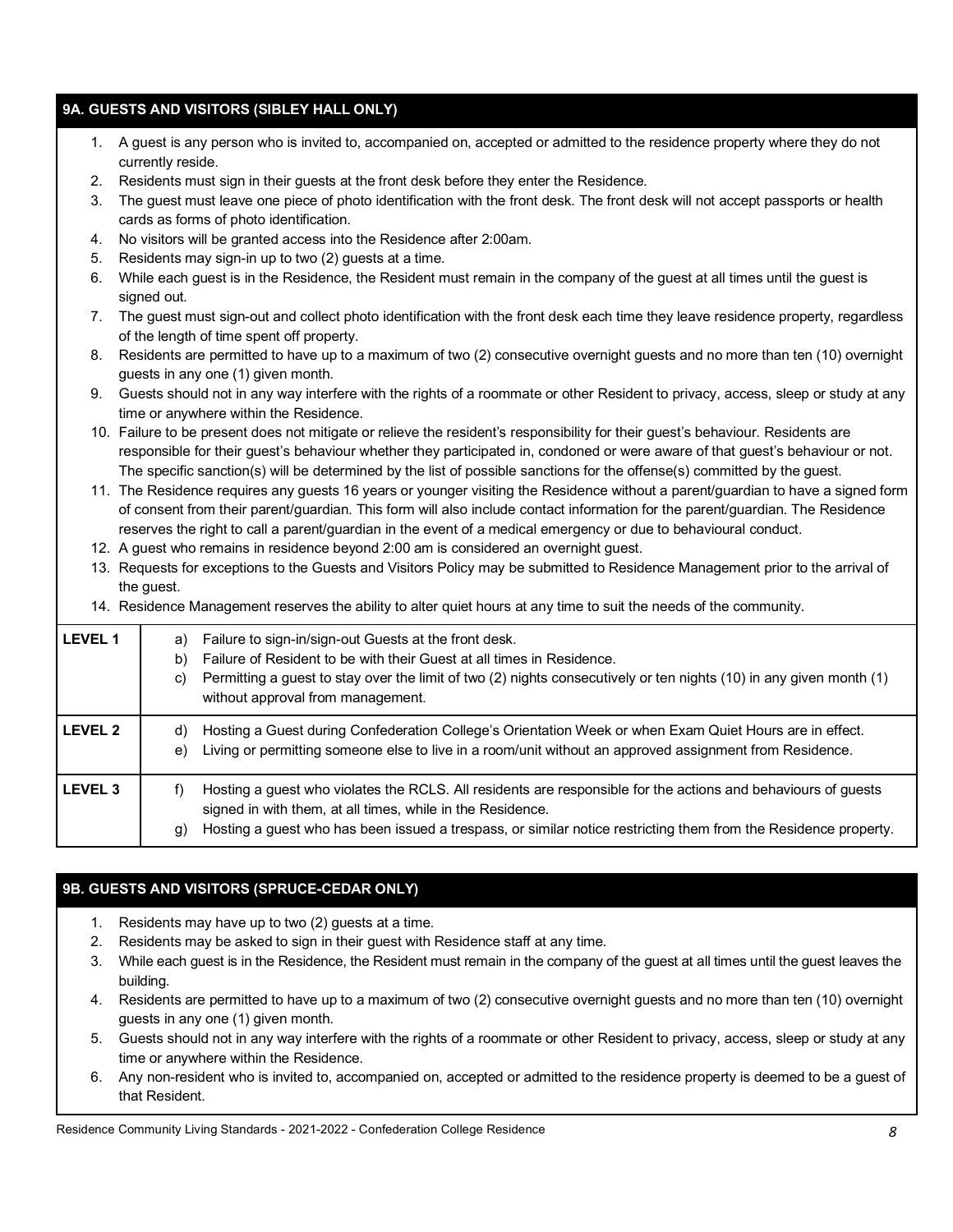- 7. Failure to be present does not mitigate or relieve the resident's responsibility for their guest's behaviour. Residents are responsible for their guest's behaviour whether they participated in, condoned or were aware of that guest's behaviour or not. The specific sanction(s) will be determined by the list of possible sanctions for the offence(s) committed by the guest.
- 8. The Residence requires any guests 16 years or younger visiting the residence without a parent/guardian to have a signed form of consent from their parent/guardian. This form will also include contact information for the parent/guardian. The Residence reserves the right to call a parent/guardian in the event of a medical emergency or due to behavioural conduct.
- 9. A guest who remains in residence beyond 2:00 am is considered an overnight guest.
- 10. Requests for exceptions to the Guests and Visitors Policy may be submitted to Residence Management prior to the arrival of the guest.
- 11. Residence Management reserves the ability to alter quiet hours at any time to suit the needs of the community.

| <b>LEVEL 1</b> | Permitting a guest to stay over the limit of two (2) nights consecutively or ten nights (10) in any given month (1)<br>a)<br>without approval from management.                                                                                                                       |
|----------------|--------------------------------------------------------------------------------------------------------------------------------------------------------------------------------------------------------------------------------------------------------------------------------------|
| <b>LEVEL 2</b> | Living or permitting someone else to live in a room/unit without an approved assignment from Residence.<br>b)<br>Hosting a Guest during Confederation College's Orientation Week.<br>C)                                                                                              |
| <b>LEVEL 3</b> | Hosting a guest who violates the RCLS. All residents are responsible for the actions and behaviours of their<br>d)<br>guests all times while in the Residence.<br>Host a guest who has been issued a trespass, or similar notice restricting them from the residence property.<br>e) |

## **10. HARASSMENT AND DISCRIMINATION**

**Note:** Every individual has a right to a safe, respectful environment that is free from attacks on their dignity/integrity. Harassment is defined as any attention or conduct (oral, written, graphic, electronic or physical) by an individual or group who knows, or ought to reasonably know, that such attention or conduct is unwelcome, unwanted, offensive or intimidating. Bullying and hazing will be considered harassment under this policy. Discrimination is any behaviour that is based in or leads to unjust or prejudiced treatment of persons of things, often on the grounds of sex, race, religion, age, gender/gender identity, etc. This includes but is not limited to: making stereotypical assumptions based on a person's presumed traits, excluding persons, denying benefits to someone or imposing burdens upon them.

| LEVEL 2 & I    | a) | Failure to abide by the Confederation College Code of Conduct or related legislation or policies which defines                              |
|----------------|----|---------------------------------------------------------------------------------------------------------------------------------------------|
| <b>LEVEL 3</b> |    | harassment and discrimination.                                                                                                              |
|                | b) | Any conduct that could be deemed as bullying, including cyber bullying, or bullying on social media, be it via a<br>group or an individual. |
|                | C) | Any statement, action, or display that could be deemed as inappropriate or derogatory towards an individual or a<br>group.                  |

## **11. ILLEGAL SUBSTANCES AND ACTIVITIES**

**Note:** Any observations about the behaviour, speech, odours or physical surroundings of an individual that cause suspicion of illegal activity will be investigated and/or reported. Under the principles of the Standard of Proof, repeated suspicious behavior pertaining to illegal activities may result in the Residence applying the full measures of discipline outlined below.

| <b>LEVEL 1</b> | Attending Residence Orientation, or other residence events, under the influence of illegal substances.<br>a)<br>Possession of paraphernalia associated with the use of illegal substances.<br>b)           |
|----------------|------------------------------------------------------------------------------------------------------------------------------------------------------------------------------------------------------------|
| <b>LEVEL 2</b> | Using or being under the influence of an illegal or un-prescribed substance in residence.<br>C)<br>Imposing the physical effects of intoxication from illegal substances on the Residence community.<br>d) |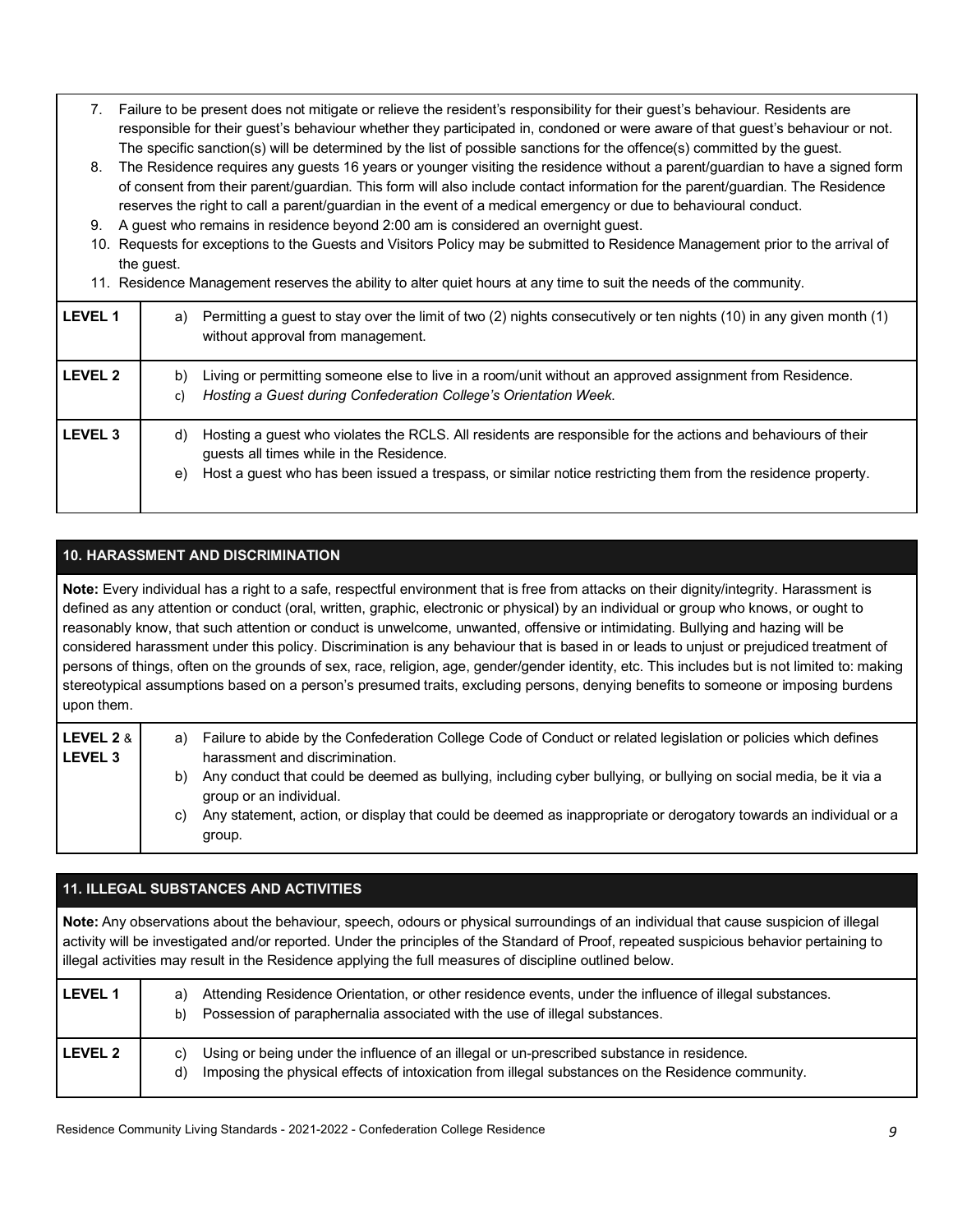| <b>LEVEL 3</b> | e) | Illegally possessing, using, making, or selling an illegal or un-prescribed substance in Residence. Possession or |
|----------------|----|-------------------------------------------------------------------------------------------------------------------|
|                |    | use of medication for purposes other than those for which they were prescribed.                                   |
|                |    | Any behaviour or activities that contravene the laws of the land.                                                 |

## **12. NOISE AND QUIET HOURS**

**Consideration Hours** are in effect 24 hours a day, 7 days a week. Noise levels at any time should not detract from any resident's ability to pursue academic endeavours or to enjoy a peaceful living environment. An individual's right to reasonable quiet supersedes another's right to make noise. The following items are prohibited: large musical instruments (i.e. drum sets), surround sound systems or noise producing devices such as subwoofers and PA systems.

**Quiet Hours** are observed in Residence: Sunday to Thursday: 11:00pm ╨ 8:00am; Friday and Saturday evenings: 1:00am ╨ 8:00am. **Exam Quiet Hours** begin 1 week prior to the exam start dates in both December and April. Quiet Hours are extended to 23 hours a day. Residence will define a Relaxed Hour during the evening when programming by Residence Staff may occur.

As a general rule, noise from your room/unit that is audible outside your room, including in hallways, common areas, neighbouring units or buildings, will be addressed by Residence Staff during quiet hours.

| <b>LEVEL 1</b> | Non-compliance with Consideration Hours or Quiet Hours.<br>a)<br>Possession of loud musical instruments.<br>b)<br>Use of musical instruments without the use of headphones or sound equipment such as surround sound systems,<br>C)<br>or noise producing devices such as subwoofers or PA systems. |
|----------------|-----------------------------------------------------------------------------------------------------------------------------------------------------------------------------------------------------------------------------------------------------------------------------------------------------|
| LEVEL 2        | Non-compliance with Exam Quiet Hours.<br>d)<br>Excessive noise that interferes with the academic work of Residents and/or significantly disturbs the residence<br>e)<br>community and/or our neighbouring communities.                                                                              |

| <b>13. PETS</b> |    |                                                                                                                     |
|-----------------|----|---------------------------------------------------------------------------------------------------------------------|
| l LEVEL 2       | a) | Keeping any animal or pet in residence, with the exception of fish in one small aguarium, no larger than 3 gallons. |
|                 |    |                                                                                                                     |

| <b>14. RESPECT AND COOPERATION</b> |                                                                                                                                                                                                                                                                                                                                                                                                                                                                                                                                              |  |
|------------------------------------|----------------------------------------------------------------------------------------------------------------------------------------------------------------------------------------------------------------------------------------------------------------------------------------------------------------------------------------------------------------------------------------------------------------------------------------------------------------------------------------------------------------------------------------------|--|
| LEVEL 2                            | Failure to respond to the written or verbal direction of Residence or Confederation College Staff.<br>a)<br>Demonstrated lack of respect, civility, courtesy, or cooperation with a member of the residence community,<br>b)<br>including residents, visitors, residence staff, and Confederation College Staff.<br>Failure to provide identification, or providing false identification when asked from a residence or Confederation<br>C)<br>College Staff.<br>Providing a false report of an incident or impeding an investigation.<br>d) |  |

|                | 15. RESTRICTED AREAS AND UNAUTHORIZED ENTRY                                                                                                                                                                |
|----------------|------------------------------------------------------------------------------------------------------------------------------------------------------------------------------------------------------------|
| <b>LEVEL 3</b> | Unauthorized entry into restricted areas of Residence, including rooftops, basements, utility rooms, offices, etc.<br>a)<br>Entry into another resident's room without the consent of that resident.<br>b) |

|              | <b>16. SAFETY AND SECURITY</b>           |  |
|--------------|------------------------------------------|--|
| <b>LEVEL</b> | Improper use of an emergency exit.<br>a) |  |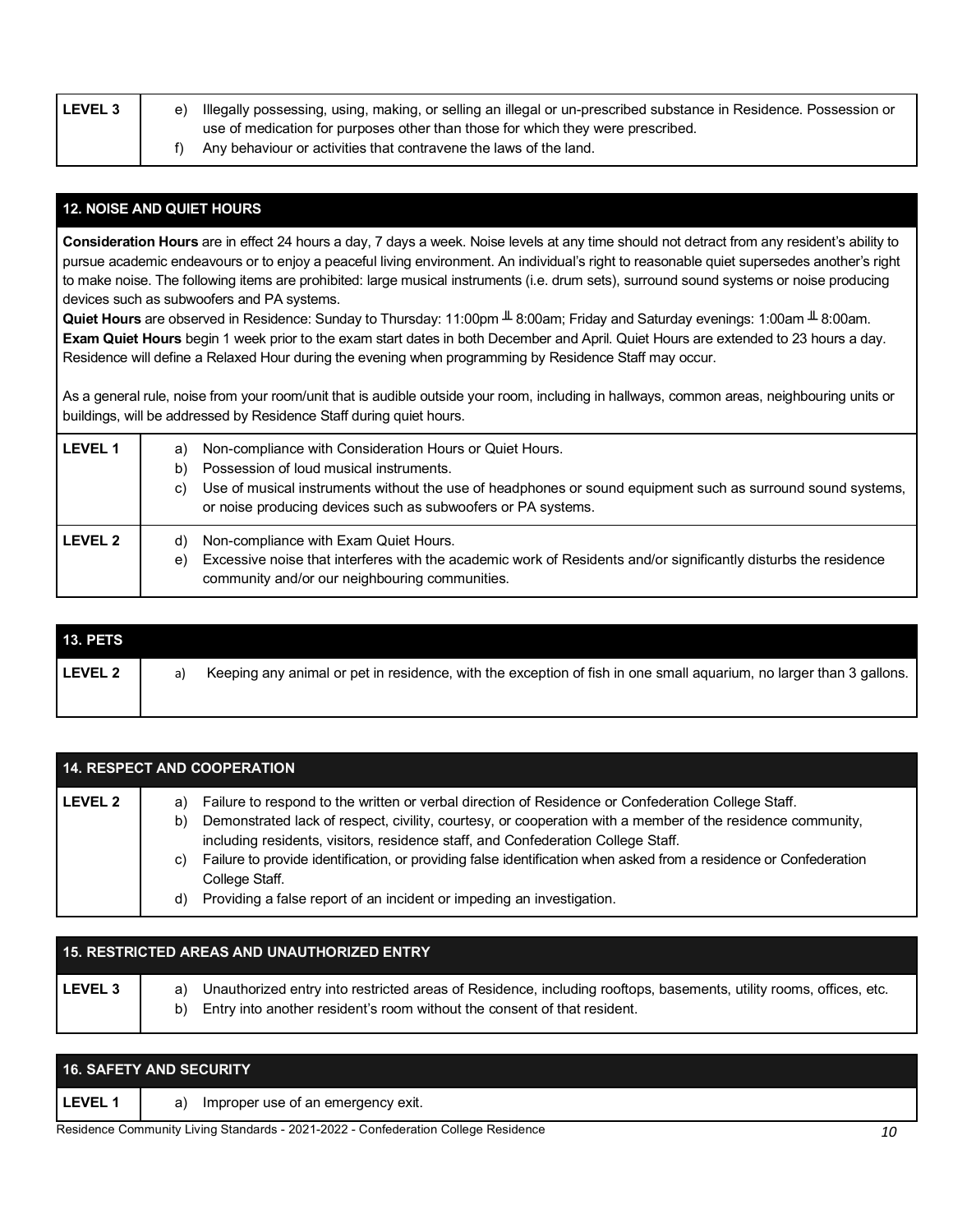|                | Footwear must be used within all Interior and exterior common areas of the Residence.<br>b)                                                                                                                                                                                                                                                                                                                                                                             |
|----------------|-------------------------------------------------------------------------------------------------------------------------------------------------------------------------------------------------------------------------------------------------------------------------------------------------------------------------------------------------------------------------------------------------------------------------------------------------------------------------|
| <b>LEVEL 2</b> | Covering, tampering with, or removing the PA system.<br>C)<br>Permitting entry of any individual (resident, non-resident or other) into Residence, either by opening a door or<br>d)<br>giving Residence keys or swipe cards to that individual.<br>Overloading or tampering with electrical systems.<br>e)<br>Unsafe storage, disposal and/or use of prescribed medication and related medical devices such as needles,<br>f)<br>prescription drugs, and pill bottles. |
| <b>LEVEL 3</b> | Tampering with video surveillance equipment or systems.<br>g)<br>Failure to evacuate during an alarm.<br>h)<br>Careless driving on Residence grounds.<br>i)<br>Actions, carelessness or neglect that causes an elevator to stall and/or require repair.                                                                                                                                                                                                                 |

## **17. SEXUAL VIOLENCE**

Sexual Violence is a broad term that describes any violence, physical or psychological, carried out through sexual means or by targeting sexuality. This violence takes different forms against another person without their consent. This includes but is not limited to sexual assault, sexual harassment, stalking, indecent exposure, voyeurism and sexual exploitation.

**Note**: The Institution's student code of conduct and other policies regarding sexual violence will take precedence over the Residence Community Living Standards.

**LEVEL 3** a) Any behaviour deemed to be sexual violence.

## **18. SMOKING**

Smoking is not permitted on or about the lands on which the Residence is situated, except as permitted by the Institution or municipal bylaw. All students must follow the Ontario Law of Smoke-Free Ontario Act, S.O. 2017, c. 26. This means you must be 15 metres from the entrance/exit of the Residence.

| <b>LEVEL 2</b> | a) Smoking in Residence, including the use of e-cigarettes, hookahs, and vaporizers.                          |
|----------------|---------------------------------------------------------------------------------------------------------------|
|                | b) Possession of large smoking paraphernalia (e.g., bongs, hookahs, etc.) more than 30 centimetres in height. |
|                | c) Smoking within 15 metres of an entrance/exit of the Residence.                                             |

| <b>19. TECHNOLOGY MISUSE</b> |                                                                                                                                                                                                                                           |  |
|------------------------------|-------------------------------------------------------------------------------------------------------------------------------------------------------------------------------------------------------------------------------------------|--|
| l LEVEL 2                    | Failure to abide by Confederation College's computer and network use Academic Policies.<br>a)<br>Installing/use of a personal internet router.<br>b)                                                                                      |  |
| l LEVEL 3                    | Interference with the technology of the Residence, Confederation College or another Resident.<br>C)<br>Copyright infringement (i.e. illegally downloading music, movies or other media using the Residence internet<br>d)<br>connection). |  |

#### **20. UNAUTHORIZED ACTIVITIES**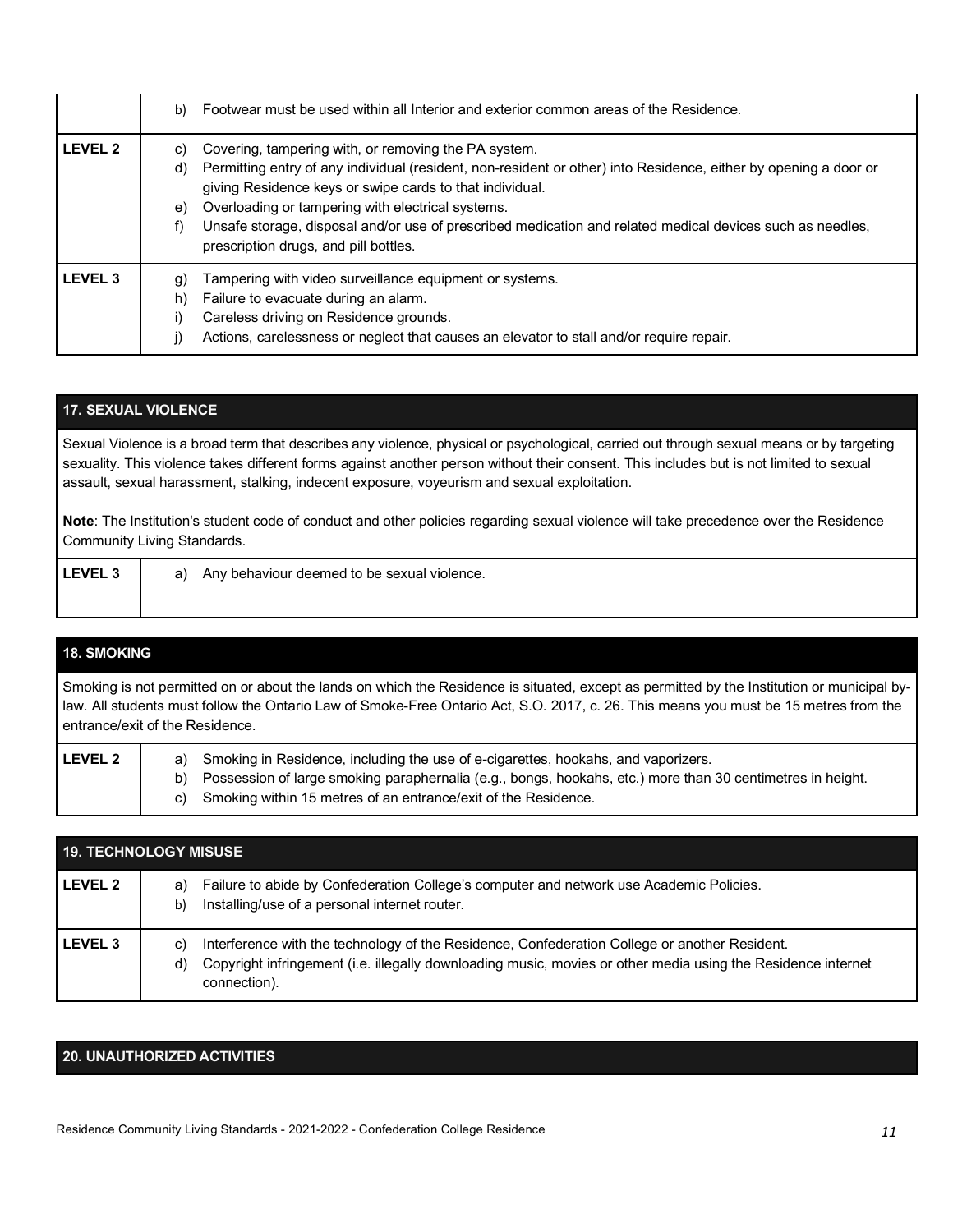**Note:** All organized events, activities or gatherings that have the potential to cause a disturbance must be approved by Residence Management to ensure compliance with fire safety, noise and other applicable policies. Residence Management will not approve any event that involves or is presumed to involve the use of alcohol or other substances.

**Note 2:** Maximum capacity of a residence room is defined as the number of residents that live in the room plus two additional people each.

LEVEL 2 a) Any gathering over the maximum capacity of a residence room and/or alcohol/illegal substances is being consumed as one of the primary activities of the gathering and/or the volume of music or people violates the noise policy.

| 21. UNAUTHORIZED ARTICLES AND THEFT |                                                                                                                                                                                                                                                                                                                                                                                                                                                                                                               |  |  |
|-------------------------------------|---------------------------------------------------------------------------------------------------------------------------------------------------------------------------------------------------------------------------------------------------------------------------------------------------------------------------------------------------------------------------------------------------------------------------------------------------------------------------------------------------------------|--|--|
|                                     | Theft refers to the act of taking another person's property in residence without their permission.<br>Note: Only Refrigeration appliance supplied with the Room are to be used. No others, including mini fridges, are to be brought into the<br>Room. Irons, toaster ovens, coffee makers, electric kettles protected by an automatic "shut off" may be used. In order for appliances to<br>be approved for use in the Residence, they must bear a visible serial number and a CSA or RL identification tag. |  |  |
| <b>LEVEL 1</b>                      | Possession of equipment, keys, appliances or furnishings not authorized by the Residence or Confederation<br>a)<br>College.                                                                                                                                                                                                                                                                                                                                                                                   |  |  |
| <b>LEVEL 3</b>                      | Theft or possession of stolen property.<br>a)                                                                                                                                                                                                                                                                                                                                                                                                                                                                 |  |  |

| <b>22. VIOLENCE AND AGGRESSION</b>                                                                                                                                                                                                                                                                                                              |                                                                                                                                                                                                                                                                                                                                                                                                                                                                                                     |  |  |  |
|-------------------------------------------------------------------------------------------------------------------------------------------------------------------------------------------------------------------------------------------------------------------------------------------------------------------------------------------------|-----------------------------------------------------------------------------------------------------------------------------------------------------------------------------------------------------------------------------------------------------------------------------------------------------------------------------------------------------------------------------------------------------------------------------------------------------------------------------------------------------|--|--|--|
| Note: Violent or aggressive behaviour of any kind is not permitted in residence. This includes behaviour such as physical force<br>potentially causing hurt or damage to someone/something, and/or behaviour that threatens another member of the community. Violence<br>and aggression includes but is not limited to physical or verbal acts. |                                                                                                                                                                                                                                                                                                                                                                                                                                                                                                     |  |  |  |
| <b>LEVEL 3</b>                                                                                                                                                                                                                                                                                                                                  | Any communication or behaviour that is perceived as offensive, abusive, unwanted, aggressive or threatening.<br>a)<br>Any behaviour (consensual or not) that causes or has the potential/intent to cause physical or emotional harm.<br>b)<br>These behaviours include, but are not limited to: hitting, punching, slapping, kicking, pushing, pulling, bullying,<br>stalking, fighting, intimidation, retaliation and threats of violence.<br>Any behaviour deemed to be a physical assault.<br>C) |  |  |  |

| <b>23. WEAPONS</b> |                                                                                                                                                                                                                                                                                                                                                                                                                                                                                                                                                                                                                                                                                                           |  |  |  |
|--------------------|-----------------------------------------------------------------------------------------------------------------------------------------------------------------------------------------------------------------------------------------------------------------------------------------------------------------------------------------------------------------------------------------------------------------------------------------------------------------------------------------------------------------------------------------------------------------------------------------------------------------------------------------------------------------------------------------------------------|--|--|--|
|                    | Note: A weapon is defined as any device that is designed for (or could be used for) the purpose to intimidate, threaten, harm or kill.<br>Examples of weapons include and are not limited to: handguns, rifles, air guns, pellet guns, paintball guns, BB guns, crossbows, swords,<br>hunting knives, fishing knives, martial arts weapons, brass knuckles, replica weapons, or any other prohibited device as defined in the<br>Criminal Code of Canada. Ammunition is defined by any replica or real materials fired, scattered, dropped, detonated from any weapon. This<br>includes live and dead bullets, arrows, grenades, etc. Ammunition and replica ammunition are also prohibited in residence. |  |  |  |
| <b>LEVEL 3</b>     | Possession, storage, use or threatened use of a weapon and/or replica weapons.<br>a)                                                                                                                                                                                                                                                                                                                                                                                                                                                                                                                                                                                                                      |  |  |  |

## **SANCTIONS**

Residence Community Living Standards - 2021-2022 - Confederation College Residence *12* Sanctions are consequences for behaviour that violates the RCLS, Student Residence Agreement, or Confederation College policies. These sanctions are explained in detail, including any relevant deadlines or payment information in a Decision Letter written by Residence Staff. Sanctions are intended to be primarily educational and restorative in nature. Sanctions may be used independently or in combination for any single violation. Repeated and/or multiple violations shall increase the severity of sanctions applied, as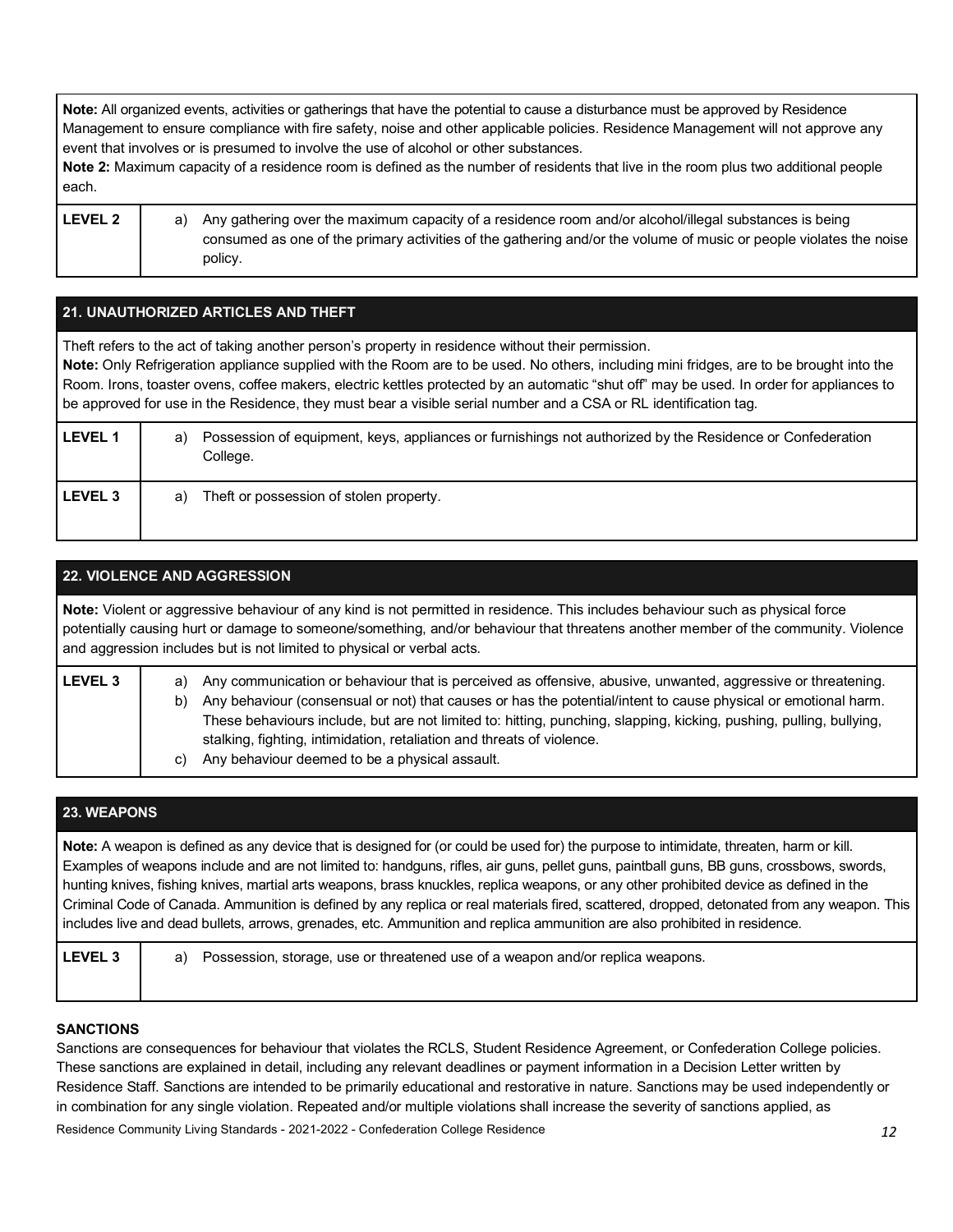determined by a resident's point total. In most circumstances, the following range of sanctions may be assigned to residents at each tier of cumulative point totals.

#### **Tier I Residents with 1-3 Total Points**

- a) **Warnings** a verbal or written caution that continuation or repetition of the offending behaviour will constitute more serious sanctions in the future.
- b) **Community Service** tasks or roles assigned as sanctions, which contribute positively to the reputation, welfare or condition of the Residence or surrounding community.
- c) **Disposal/Removal of Items** removal of items from the Residence that violate the Residence Community Living Standards.
- d) **Educational Sanctions** tasks assigned as a sanction designed to promote learning and development.
- e) **Fines** a sanction applied to a Resident whereby they are required to pay a monetary fee.
- f) **Loss of Privileges** a sanction that places restrictions on certain privileges of the Resident.
- g) Restitution payment for damage or loss experienced by Confederation College, Residence, Residents, Guests or others.

### **Tier II Residents with 4-8 Total Points**

- h) All Tier I Sanctions.
- i) **Communication Ban** a sanction that limits the privilege of a Resident to communicate freely with another Resident.
- j) **Transfer/Relocation** a sanction that will reassign accommodation either within the Residence Complex or to a location off campus
- k) **Persona non grata (PNG) or Trespass Notice** a sanction given to an individual who is denied the privilege to enter Residence. The PNG individual is also prohibited from attending any residence events which occur outside of the building. A copy of the PNG letter is filed with Campus Security. A PNG individual found or seen in residence at any time will be reported to Campus Security and may be subject to further sanctions under Residence or Confederation College policies.
- l) **Denial of Readmission to Residence** a sanction given to a Resident who will not be permitted to live in residence in the future.
- m) **Residence Probation** a sanction applied as a deterrent against future violations. Any future violations of the RCLS of any kind may result in eviction.
- n) **Behavioural Contract** a signed contract between a Resident and Residence Management addressing behaviour that may or may not be covered by the RCLS, to comply with conditions of conduct and to refrain from specified conduct as detailed in the Behavioural Contract. Violations of the terms a behavioural contract may lead to eviction.

#### **Tier III Residents with 9+ points**

- a) All Tier I and II Sanctions.
- b) **Eviction** termination of the Resident's Student Residence Agreement (contract) with the Residence.
- c) **Recommendation for Charges of Non-Academic Misconduct** a sanction where Residence Staff make a formal recommendation to Confederation College to investigate and/or charge the Resident with non-academic misconduct.

## **PRIMARY AND SECONDARY CONTACTS**

Every resident is required to identify two people as their Primary and Secondary contacts. It is suggested that these people are parents or legal guardians of the resident, as they serve as emergency contacts. They may also be contacted if any other significant concerns or problems arise with the resident, such as significant violations of the Residence rules, late payments or fees, or concern for their well-being. Sections 5.01 and 5.02 of the SRA provide more details about the Primary and Secondary Contacts.

## **6. JUDICIAL PROCEDURES**

#### **PRINCIPLES OF NATURAL JUSTICE AND PROCEDURAL FAIRNESS**

The Principles of Natural Justice and Procedural Fairness must prevail in Judicial Procedures to uphold the principle that justice must not only be done, but be seen to be done. The principles are explained below:

- (a) The Resident has the right to be informed of the allegation(s) of Offense(s).
- (b) The Resident is entitled to an opportunity to respond to allegation(s) of Offense(s) at a meeting with Residence Staff and is also entitled to a reasonable notice of the time, place and nature of the meeting.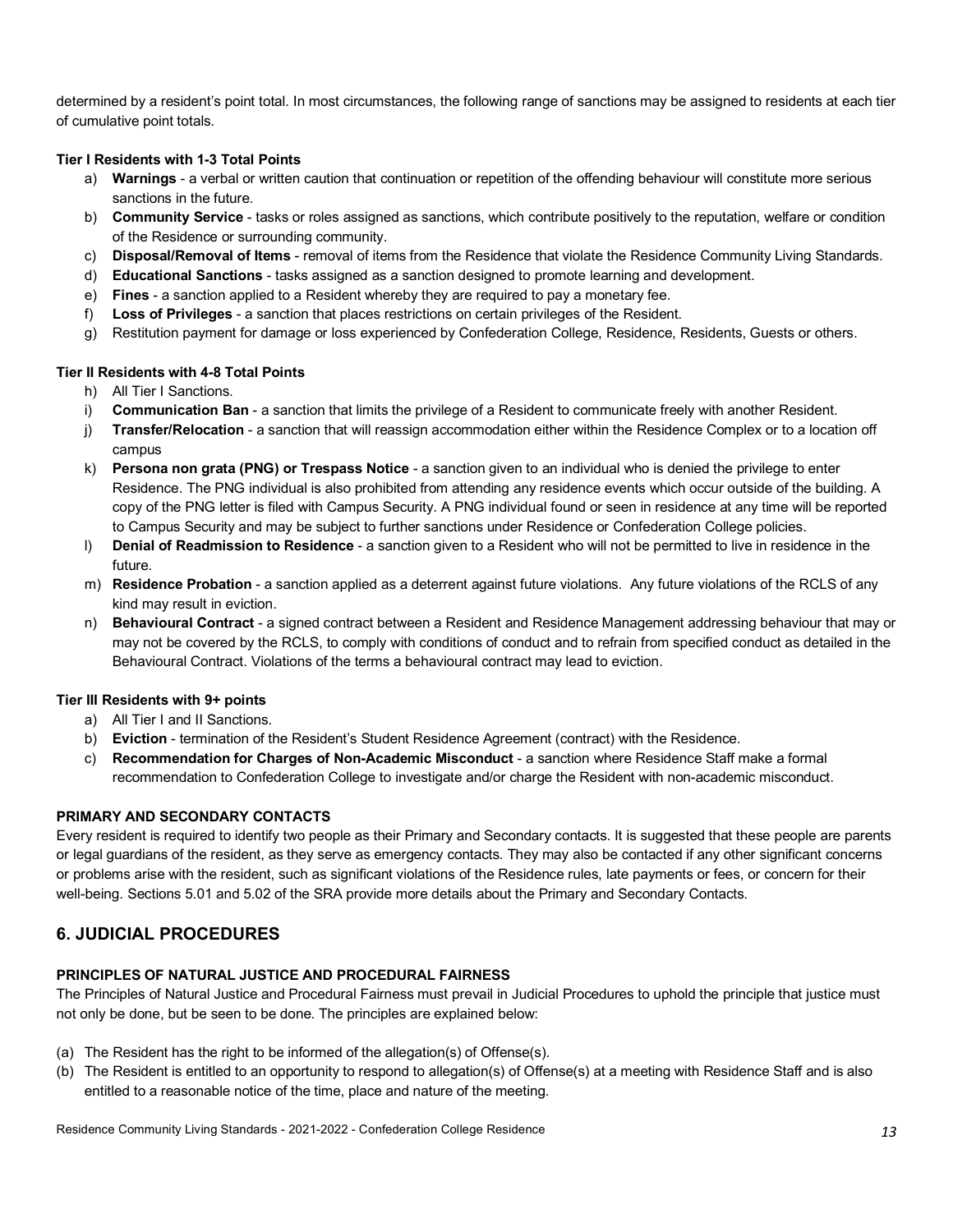- (c) The Resident is presumed not to be guilty of the alleged Offense(s) until an impartial and unbiased Decision-maker has determined the Offense(s).
- (d) The Resident is entitled to reasonable disclosure of evidence of the Incident Report prior to a decision. Fact-finding occurs at a meeting with the Decision-Maker.
- (e) At meetings to discuss level three offenses, the Resident is entitled to call a reasonable number of witnesses to the meeting to discuss alleged Offense(s). This must be arranged with the decision-maker prior to the meeting.
- (f) The Resident is entitled to be advised in writing of the Decision about the alleged Offense(s) and the Sanction(s) applied, (if any). The Decision about guilt or innocence and any associated Sanction(s) should be made within a reasonable time.

#### **STANDARD OF PROOF**

The information necessary to prove that an offense has occurred is referred to as the standard of proof. Outside of a court of law, the model used by Colleges and Universities is called the Balance of Probabilities. The standard of proof has been met if at the conclusion of an investigation, based on all credible information, the Residence Staff believes that the incident reported probably occurred. This means that the information provided in the Incident Report and in the judicial meeting demonstrated that the violation is more likely than not to have occurred. The standard of proof for criminal cases is beyond a reasonable doubt, which does not apply in Residence Judicial Procedures.

#### **INCIDENT REPORTS AND JUDICIAL MEETINGS**

A summary of the Judicial Process is presented in the chart following this section. Residence Staff will record behaviours, actions or negligence that may be Offenses against the RCLS in Incident Reports. When necessary, the Incident Report may also include appendices, such as e-mails, photographs, or Security, Police, or Fire reports. Residence Staff will notify the Resident(s) of the alleged Offense(s) and will notify them of a meeting to discuss the matter.

The purpose of a Judicial Meeting between a Resident and a Residence Staff member is to investigate allegations of offenses detailed in an Incident Report. This is the opportunity for Residents to be heard and explain their behaviour to the Residence Staff member. While these meetings must comply with the Principles of Natural Justice and Procedural Fairness and may result in formal sanctions, they are not designed to be highly formal in nature. At the conclusion of the meeting the Residence Staff member will follow-up with the Resident in writing with a Decision Letter, which will outline all necessary decisions about offenses, sanctions and any related deadlines. If the Resident fails to attend the Judicial Meeting with the Residence Staff member, the Residence Staff member may choose to proceed and make a decision based upon all evidence available.

#### **COMMUNICATION BETWEEN RESIDENT(S) AND RESIDENCE STAFF**

Residence Staff will endeavor to communicate with Residents via several methods to discuss Incident Reports, deliver Decision Letters, and any other important aspects of the judicial process: (a) a voice mail on the Residents phone provided to them in their room, (b) an e-mail to their Confederation College e-mail account or the account provided in their application, (c) a letter placed in a Residents mailbox or under a Residents room door, or (d) in person. An attempt to contact and communicate with a Resident is deemed to be satisfactory when any two of the above methods have been used by Residence Staff.

| <b>CONFEDERATION RESIDENCE JUDICIAL PROCESS</b>                                                                                        |  |  |
|----------------------------------------------------------------------------------------------------------------------------------------|--|--|
| <b>Incident Report</b><br>Alleged violations of the RCLS are documented by Residence Staff in an Incident Report.                      |  |  |
| Alleged Level 1, 2 & 3 Offences Judicial Meeting with RLC or Designate<br>Resident(s) meet with the RLC to review the Incident Report. |  |  |
| <b>Decision Letter</b><br>RLC communicates decision about allegations, offences, and sanctions to Resident(s) in writing.              |  |  |

**\*Note: when the person/position identified is not available, their designate will assume their role in the process.**

#### **RESIDENCE EMERGENCIES**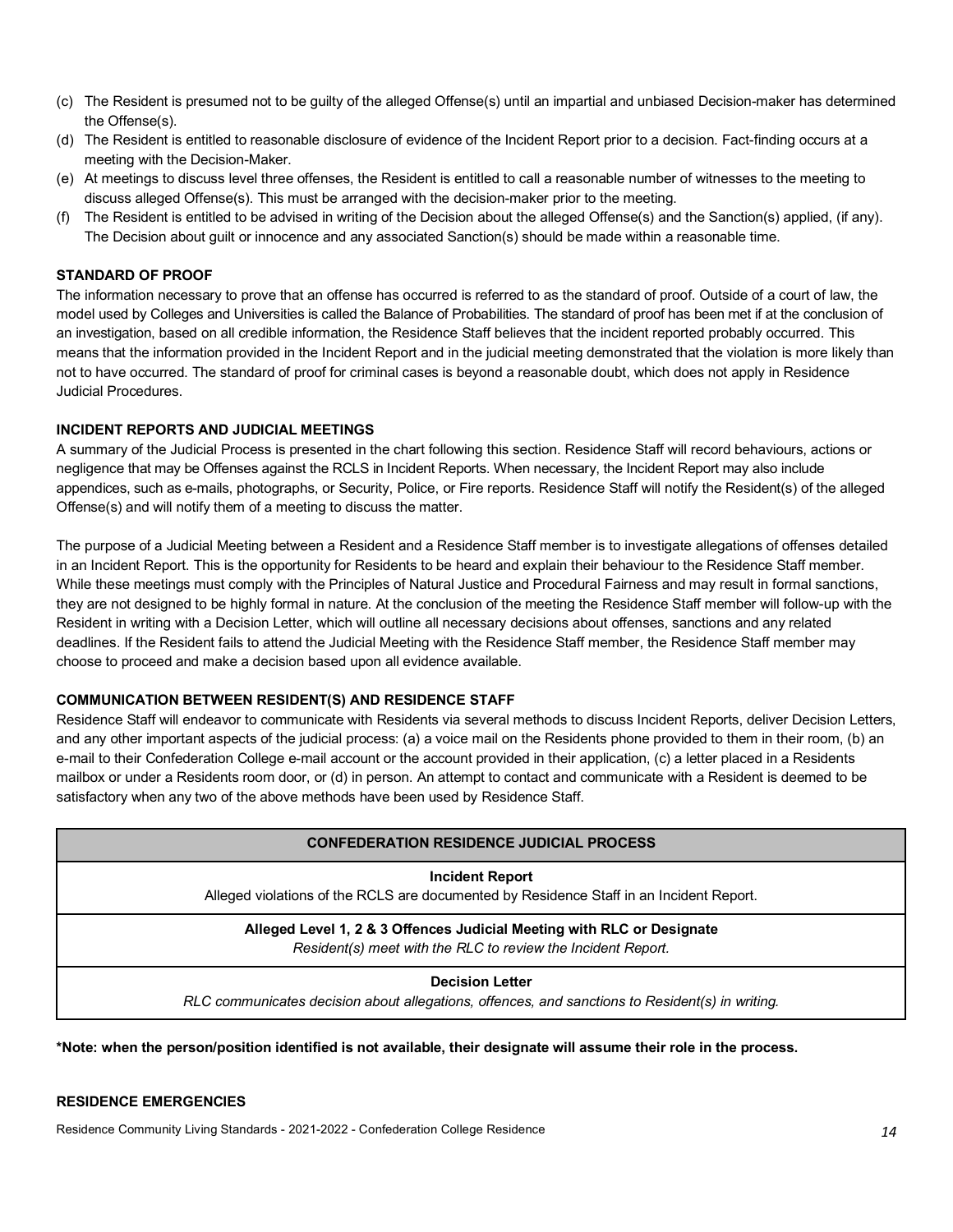Although the three levels of Offences and the Judicial Procedures are intended to apply to most situations related to behaviour, there are conditions that warrant a heightened level of concern for safety, security, health and wellbeing. These conditions require special authority and guidelines. The following definitions and procedures ensure a swift, effective response to conditions to protect Residents, guests, staff, the community and the Institution. In consultation with the College and its threat assessment and emergency procedures, the General Manager is granted extraordinary authority to respond to Residence Emergencies.

### **DEFINITION OF A RESIDENCE EMERGENCY**

In consultation with the College, the General Manager is authorized to determine if Residence Emergency conditions exist, which is defined by any one of the following:

- (a) evidence that a Resident, student, or staff has been harmed or appears to be in danger of harm,
- (b) evidence that a Resident, student, or staff has harmed or poses a threat to harm another individual or the community,
- (c) evidence that a Resident, student, or staff has inflicted self-harm or appears to be in danger of doing so.

### **RESIDENCE EMERGENCY PROCEDURES**

In consultation with the College, the General Manager is authorized to:

- (a) suspend other rules in order to invoke a swift response to a Residence Emergency
- (b) turn the matter immediately over to appropriate authorities
- (c) immediately relocate the Resident(s) involved within the Residence or off campus, pending a meeting with the Resident
- (d) authorize an Exclusion, which takes effect immediately and without notice, pending a meeting with the Resident. This means that the individual:
	- a. is prohibited from accessing any service or facility of the Residence
	- b. may be escorted from the Residence and/or the campus
- (e) determine Sanction(s) at Levels 1, 2, and 3, following a meeting with the Resident.

### **APPEAL PROCEDURES**

A summary of the Appeal Procedures is presented in the chart following this section. The following general principles apply to all appeals:

- (a) The Principles of Natural Justice and Procedural Fairness must prevail in Appeal Procedures to ensure compliance with the principle that justice must not only be done, but be seen to be done.
- (b) Any resident found in violation of the RLCS is entitled to submit an appeal, based in the grounds for an appeal mentioned below.
- (c) A resident has 72 hours from the date they receive their Decision Letter to start the appeal process. Staff will endeavour to respond to appeal requests within 72 hours of receiving them.
- (d) Depending on the original decision rendered the appeal process proceeds via one of two processes: the Appeal Process or the Eviction Appeal Process, which are detailed below.

## **THE APPEAL PROCESS**

Students may choose to follow up with the decision maker by scheduling a meeting in order to better understand the decision or sanction(s) related to their incident. Should a student believe that there are issues with the finding of responsibility or sanctions related to their incident, they always have the right to appeal the decision.

- (a) The Appeal Process is in place for all decisions excluding Eviction.
- (b) Students may complete an Appeal Request Form and submit it to the Residence Office, within 72 hours of receiving the decision letter. The resident requesting an appeal must demonstrate that they have grounds, which includes providing evidence of one of the following items:
	- i. **Bias:** Alleged and reasonable apprehension of bias of the Decision-maker who imposed the sanction(s).
	- ii. **Procedural Fairness:** Alleged substantive failure by the Decision-maker to comply with the Principles of Natural Justice and Procedural Fairness, which may have affected the decision.
	- iii. **New information:** Substantive new evidence which could not have been available to the Decision-maker when making the decision.
	- iv. **Alternative Sanctions:** The resident may request for their sanction(s) to be altered because the sanction(s) assigned are unduly burdensome, either because they are disproportionate to the violation and escalating conduct process, or because circumstances individual to the respondent render the sanction(s) more burdensome than they would typically be.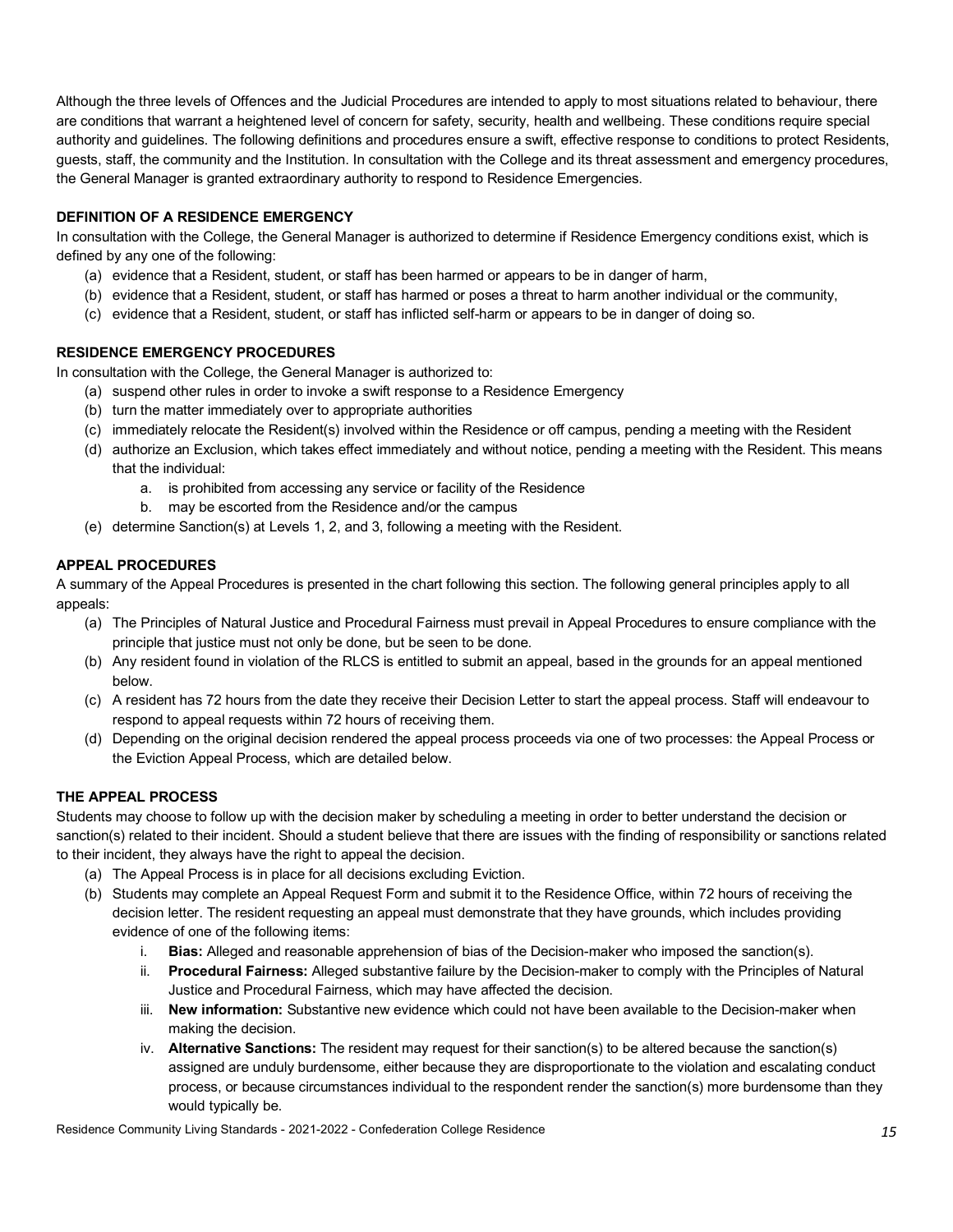- (c) Once the Appeal Request Form is received, a Residence Manager other than the initial decision maker will review the appeal request within 72 hours. If the appeal is granted, the GM (or designate) will set-up an Appeal Meeting with the resident(s).
- (d) The individual or committee considering the appeal may, after reviewing the case:
	- i. uphold the findings and/or sanctions;
	- ii. reverse the findings; or
	- iii. reverse or modify the sanctions.
- (e) During an appeal, all sanctions (minus financial sanctions) remain valid until they are reversed or modified by the individual or committee hearing the appeal. Financial sanctions will not be applied until a decision has been made.
- (f) All decisions made in an appeal are final and are not subject to further appeals.

### **THE EVICTION PROCESS**

- (a) If the resident has grounds for an appeal, the resident may complete the Appeal Request Form and submit it to the Director of Student Services (or designate), within 72 hours of receiving the eviction. The resident requesting the appeal must demonstrate that they have grounds, which includes providing evidence of one of the following items:
	- i. **Bias:** Alleged and reasonable apprehension of bias of the Decision-maker who imposed the sanction(s).
	- ii. **Procedural Fairness:** Alleged substantive failure by the Decision-maker to comply with the Principles of Natural Justice and Procedural Fairness, which may have affected the decision.
	- iii. **New information:** Substantive new evidence which could not have been available to the Decision-maker when making the decision.
- (b) Once an eviction Appeal Request Form is received, Director of Student Services (or designate) (or designate) will review the grounds for the appeal and make a decision to either deny the appeal or set-up an Eviction Appeal Hearing. The resident(s) will be contacted within 72 hours to notify them of this outcome.
- (c) If the appeal is granted, the Director of Student Services (or designate) will set-up the Eviction Appeal Committee, which will be comprised of three (3) members of the Residence Operating Committee. One of the members of the Eviction Appeal Committee must be a student, and one member must be a member of Residence Senior Management. Residents appealing an eviction will be provided with additional information about Appeal Hearing procedures.
- (d) The Eviction Appeal Committee will communicate a decision in writing to the resident. The committee will review all evidence and may decide to:
	- i. uphold the findings and/or sanctions;
	- ii. reverse the findings; or
	- iii. reverse or modify the sanctions;
- (e) During an appeal, all sanctions (minus financial sanctions) remain valid until they are reversed or modified by the individual or committee hearing the appeal. Financial sanctions will not be applied until a decision has been made.
- (f) All decisions made in an Eviction Appeal Hearing are final and are not subject to further appeals.

## **APPEAL MEETING PROCEDURES (Levels 1 - 3)**

In this section, the resident appealing the eviction is referred to as the appellant.

- 1. The hearing will proceed as scheduled, even if the appellant does not attend.
- 2. The appellant may bring witnesses to the appeal hearing. Participation of witnesses shall be limited to providing evidence and responding to questions from the appeal committee. Witnesses may be present at the hearing only when providing evidence or responding to questions from the appeal committee.
- 3. The appellant may bring one support person to the appeal hearing; however, support persons shall not participate in the appeal unless called on by the Chair to do so. Participants are required to provide the name and relationship of their support person to the Appeal Committee a minimum of 48 hours prior to the hearing.

## **EVICTION APPEAL HEARING PROCEDURES**

In this section, the resident appealing the eviction is referred to as the appellant and the Residence staff whose decision is being appealed is referred to as the respondent.

- 1. The hearing will proceed as scheduled, even if the appellant or the respondent do not attend.
- 2. The appellant and respondent may bring witnesses to the appeal hearing. Participation of witnesses shall be limited to providing evidence and responding to questions from the appeal committee. Witnesses may be present at the hearing only when providing evidence or responding to questions from the appeal committee.